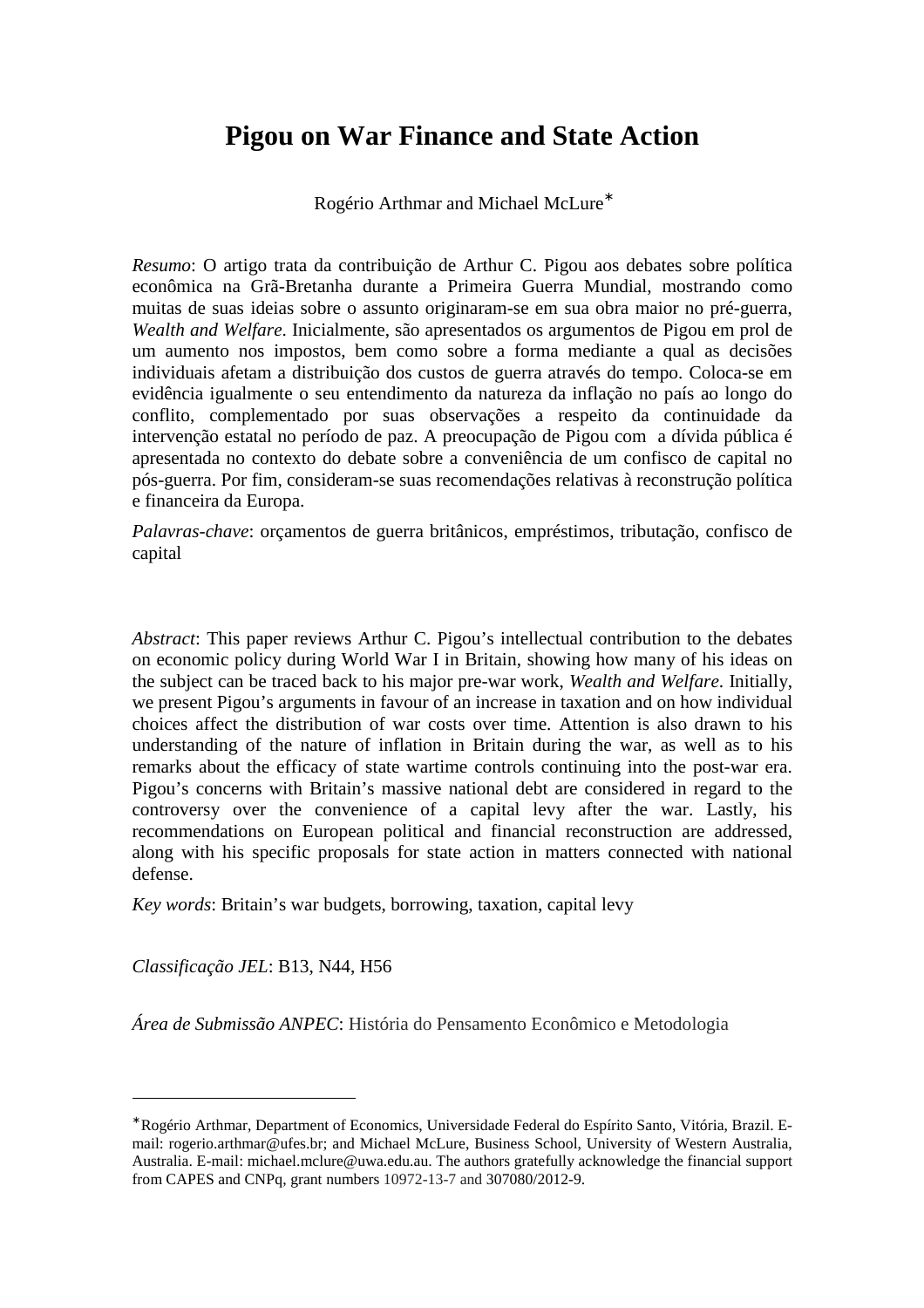## **Pigou on War Finance and State Action**

*The economic wreckage now going forward, immense and unprecedented though it be, is to my mind trivial and insignificant in comparison with the human and moral wreckage – the mangled*  bodies of men and the shattered fabric if ideas, with which it is so fatally accompanied. It is not *the business of this conference to discuss these things, and I do not propose to discuss them. But it is not right that we should come to debate our lesser economic problems without a memory and a word for their terrible setting in blood.*

A. C. Pigou, 27 July 1916, Conference on the Reorganisation of Industry

#### **1. Introduction**

l

Speaking at the annual meeting of the British Association, on 8 September 1815, the president of the Economic Science and Statistics Section, William R. Scott, expressed his regret at the lack of a full treatise on the economic theory of war. British liberal economists, he complained, had invariably emphasized the beneficial effects of free trade in bringing nations together, forgetting, however, to develop and elaborate upon a serious theoretical explanation of the workings of an economy under extreme belligerent duress (Scott, 1915, pp. 495-496). Scott's worries, though, were a bit overstated.<sup>1</sup> Some voices in Parliament, albeit few, had questioned indeed the first two fast-tracked war budgets, introduced by the Chancellor of the Exchequer David Lloyd George, that privileged a borrowing policy, supplemented by the issue of Treasury notes and the depletion of the sinking fund (Mallet and George, 1929, pp. 19-65; Hirst and Allen, 1926, pp. 21-72). At the same time, a number of public intellectuals had already come out in the press debating the nation's financial strategy.<sup>2</sup> The main topic of dispute revolved around how much of the war costs should be covered by taxes instead of by the indiscriminate resort to loans.

A. C. Pigou was perhaps the academic and public figure who was most active in investigating,  $-$  through a series of papers, books and testimonies,  $-$  the long-term implications of World War I for the British economy. Reviewing his expressive work on the financial and monetary dilemmas of the time is relevant for four reasons,. Firstly Firstly, in contrast to other scholars and contemporary politicians, he approached the matter wielding the theoretical arsenal he had just developed in *Wealth and Welfare* (1912), a work that brought him fame as the leader of the Marshallian school of

<sup>&</sup>lt;sup>1</sup> Earlier that year, the editor of *The Economist*, Francis W. Hirst, had published *The Political Economy of War* (1915), containing a good deal of historical information on Britain's past international conflicts mixed up with some old-fashioned financial prescriptions from Adam Smith, William E. Gladstone and Robert Hamilton's 1814 tract about Britain's national debt (Hirst, 1915, pp. 18-71, 136-149, 175-206; see Hamilton, 1814, pp. 7-11).

 $2$  John E. Allen (1914) advocated an immediate program of heavy taxation since he believed people would be more willing to pay additional taxes at the beginning of the war than later. Sir Charles Hobhouse (1914) called for a retrenchment in the government's regular expenditures as an example of economy to civil society. Frederick Pethick-Lawrence (1915) condemned the loan policy for its granting the richer classes a share in the nation's future prosperity disproportionate to their true sacrifice. W.M.J. Williams (1915) deemed the government's borrowing strategy as essentially correct in view of his prediction of an imminent victory on the battlefield, as would boldly assert as well Sir George Paish (1916) in a round table at the Royal Statistical Society the following year. Paish's undisguised optimism, though, was harshly contested by his peers (Flux and others, 1916).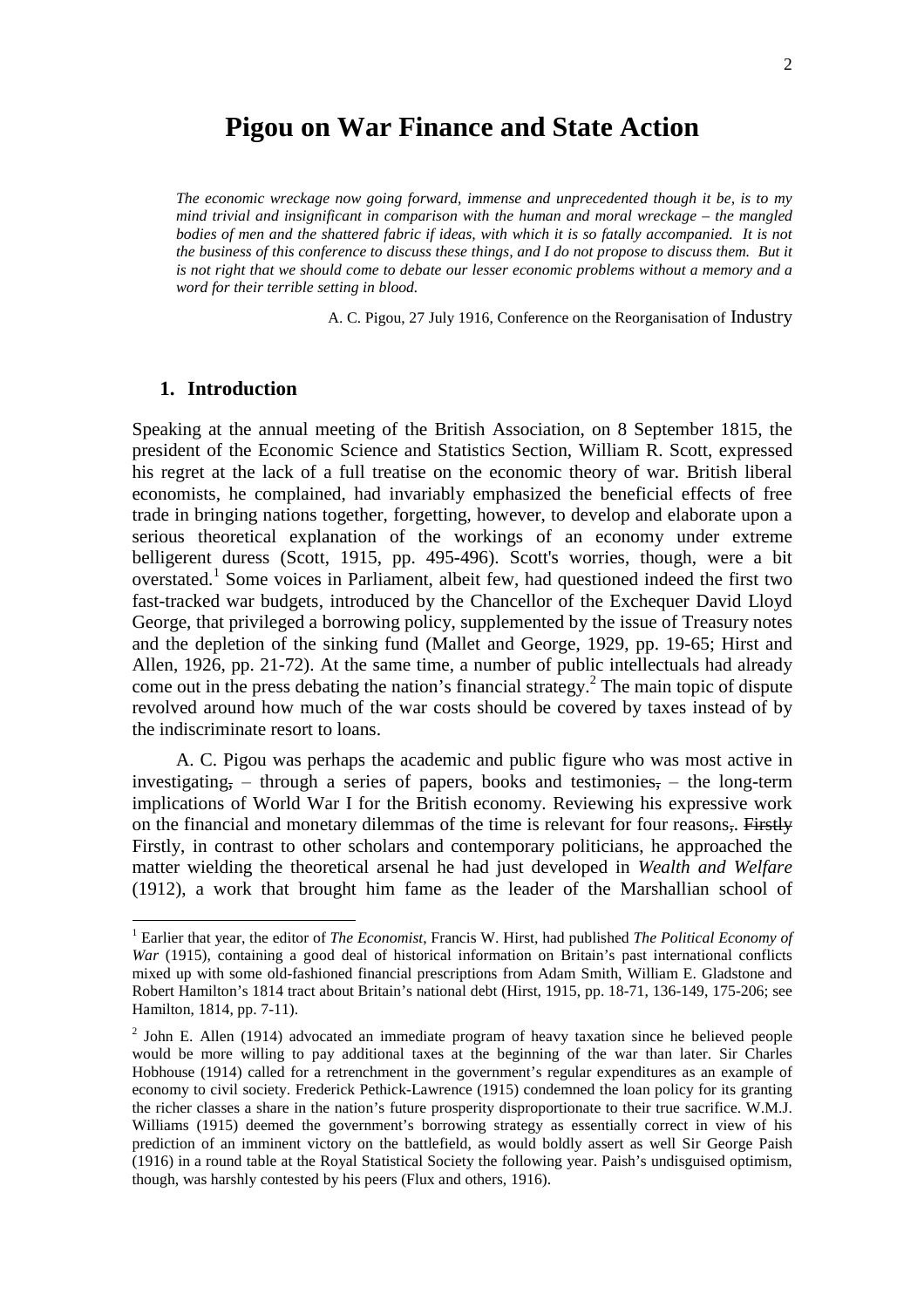economics at Cambridge (McLure, 2012). Secondly, Pigou's prescriptions on war finance can be taken as a conspicuous example of his lifelong commitment to practical issues, a feature of his academic career often neglected in the literature.<sup>3</sup> Thirdly, as the war reached an unprecedented scale, it is possible to track down how Pigou's original stance toward its economic repercussions, as elaborated in *The Economy and Finance of the War* (1916), evolved over time to reach its final form in *The Political Economy of War* (1921). Lastly, by examining his thoughts on war issues, new insights can be unveiled into Pigou's position as regards not only Britain's post-war economic performance, but also toward that momentous decision of economic policy during the interwar years, the return to the gold standard in  $1925<sup>4</sup>$ .

In the light of these introductory remarks, this paper is structured as follows. Section 2 focuses on Pigou's initial writings, from 1915 and 1916, on the economics and finance of war, especially his reflections on the best way to finance the escalating war budgets. Section 3 covers his papers published during the late phase of the war, 1917 and 1918, dealing with the nature of the British current inflation and the role of the state in the economy. Section 5 examines the main arguments summoned by Pigou in favour of a capital levy, along with the key arguments against the levy raised by a number of scholars after the war, showing also Pigou's late change of mind on this issue. Section 6 reviews the Professor's thoughts on the lasting consequences of the war and the required steps toward the political and monetary reconstruction of Europe. The paper concludes with a summary of the main traits of Pigou's contribution on the economic consequences of World War I.

#### **2. The first phase of the war: real and monetary finance**

#### 2.1. *First reflections: Pigou on war, taxes and loans*

 $\overline{a}$ 

Pigou's preliminary inroad into war finance came with the paper "Sources and Methods of Paying for the War", in the 1915 July issue of the *Contemporary Review*. According to him, the actual costs of the military engagement, that is, the real resources directed to the war effort, could be drawn either from the future or the present. In that regard, future production is affected when inventories are used up; the capital stock is run without proper maintenance or replacement; people refrain from new investments; property owned abroad is sold to foreigners, and, lastly, when debt is funded from loans obtained overseas. 5 With respect to resources drawn from the present, Pigou lists two ways of

<sup>&</sup>lt;sup>3</sup> David G. Champernowne (1959, p. 264) has asserted that Pigou had no concern for "practical and human problems" and Harry Johnson (1960, p. 152) has claimed that the Professor's intellectual drift to formalism drove him toward scientific inquiries bearing far more light than fruit. While this may have been the case when Champernowne and Johnson were at Cambridge, it most certainly was not the case during the first two decades of Pigou's professorship.

<sup>&</sup>lt;sup>4</sup> William Barber (1991) has indicated that Pigou was an unlikely figure to write about the economics of war considering his lack of expertise on administrative issues. Pigou's rather academic approach to wartime economic policy, sometimes disdained as too speculative, was nonetheless unavoidable for a series of reasons, namely: the almost total inexistence of statistics on Britain's main economic aggregates; the distortionary effects of inflation on public accounts; the unreliability of war budget estimates (see footnote 6); the absolute lack of supervision over the war ministries; the secrecy about the figures on the actual state of public finances, and, lastly, the absence of written records of cabinet meetings, at least under the premiership of Herbert H. Asquith's (1908-1916) (Burk, 1982, pp. 33-107; Hazlehurt, 1970; Mallet and George, 1929, pp. 130-143, 162-174; Lawson, 1915, pp. 151-220).

<sup>&</sup>lt;sup>5</sup> Pigou forgets to deduct the concession of loans to allied countries. As for Britain, in the fiscal year 1919-1920, this sum amounted to £1.712 million, much of it admitted as unrecoverable by British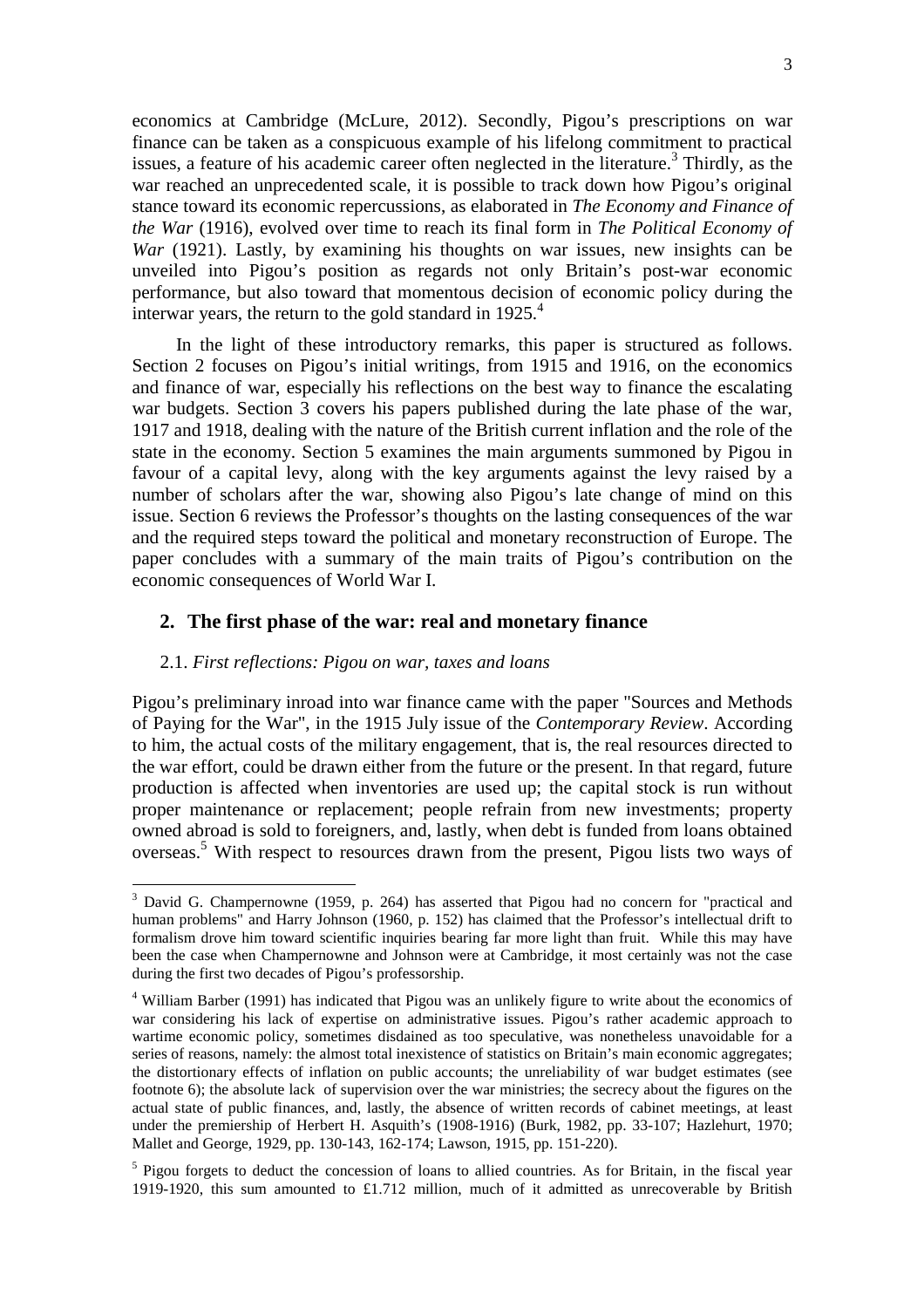getting access to them, either by increasing the overall level of production, which would involve longer working hours and less strikes, or by reducing the share of production dedicated to private consumption, which would require voluntary abstinence by private individuals. As for the monetary and fiscal instruments that can be used to pay for the war, Pigou highlighted four channels, namely: foreign loans; extra taxation; domestic loans, and an increased fiduciary issue of currency notes (in modern terminology, "quantitave easing" or "an increase in fiat money"). In relation to the last point, the increase in the supply of fiat money had the potential to contract real consumption but not nominal consumption spending, owing to the consequent inflation, and release real resources that can be appropriated by the government<sup>6</sup> (Pigou, 1915b).

A critical notion in Pigou's argument is that there might not be a direct correspondence between how the government finances its budget and the way real resources are put at its disposal by the people. Some individuals might pay taxes out of their savings while others might subscribe to loans by cutting on personal consumption or by borrowing from the banks.<sup>7</sup> The particular method chosen by the government to pay for its expenditures has, however, a distributive effect that can influence how the burden of the war is parceled out over time. Although war loans tend to make the resources for private capital accumulation more scarce, Pigou notes that an excess of fiduciary inflation or of indirect taxes could be far more damaging to the economy by deteriorating the living standard of poor families and, therefore, putting them at greater risk of reduced productive capacity in the long run. This proposition, which had been raised in different parts of *Wealth and Welfare*<sup>8</sup>, is worded by Pigou as follows:

> This point is of very great importance. It shows that methods of financing the war which mean large contributions by the poor, though they are likely to diminish the material capital of the

authorities themselves, of which Russia answered for £568 million, France for £514.8 million, Italy for £457.4 million, and other allies for £180.8 million. The United Kingdom debt to the United States reached £1.038 million in that same period (Morgan, 1952, pp. 107, 317-321).

 $\overline{a}$ 

<sup>6</sup> Here, Pigou does not include cuts in the government's ordinary spending, a point scarcely brought up during the early phase of the war. The notable exceptions were Hobhouse (1914, see note 3), and Lord Middleton, who, on 6 July 1915, at the House of the Lords, called for the utmost economy in peace services (Hirst and Allen, 1926, pp. 76-79). Two years later, on 6 July 1917, the uncontrolled growth of national expenditure was finally questioned at the Commons by Colonel Godfrey Collins, and a Special Committee was set up to review the matter (Mallet and George, 1929, pp. 133-134). The Committee's final report, issued in 1918, identified "excessively liberal" payments being made, the existence of redundant staff in several departments and bad accounting practices as a rule, so it strongly advised a more active scrutiny of government's expenditures by the Commons thereafter (Committee on National Expenditure, 1918, pp. 108-149).

<sup>7</sup> Interestingly, analogous to the issue of whether individuals respond to an increase in their taxation obligation with increased debt or reduced consumption, is the government's own decisions to fund war expenditure through increased tax or additional debt. That, of course, raises issues associated with the *Ricardian equivalence*, a subject that Italian public finance economists had raised before and during the war (see De Marco (1992) [1893] and Griziotti (1992) [1917]). Pigou though take it as self-evident that, in the presence of increased fiduciary issue of currency, there is no such equivalence and, in that circumstance, he endeavors to consider the combination of domestic debt, foreign debt and taxes that will prove least disruptive in transferring resources to the government by reducing real private consumption, either from current or future generations.

8 Pigou made use of the this proposition extensively in *Wealth and Welfare* when arguing in favor of transferences to the poor in order to improve their health, education and housing, resulting thus in stronger bodies and trained minds that would bring about an increase in productivity (Pigou, 1912, pp. 54-65, 343-345, 355-364, 393-398). Alfred Marshall, Pigou's mentor, had already maintained that a wellfed and educated population was the best investment a nation could undertake to promote the growth of wealth (Marshall, 1920, pp. 220-236).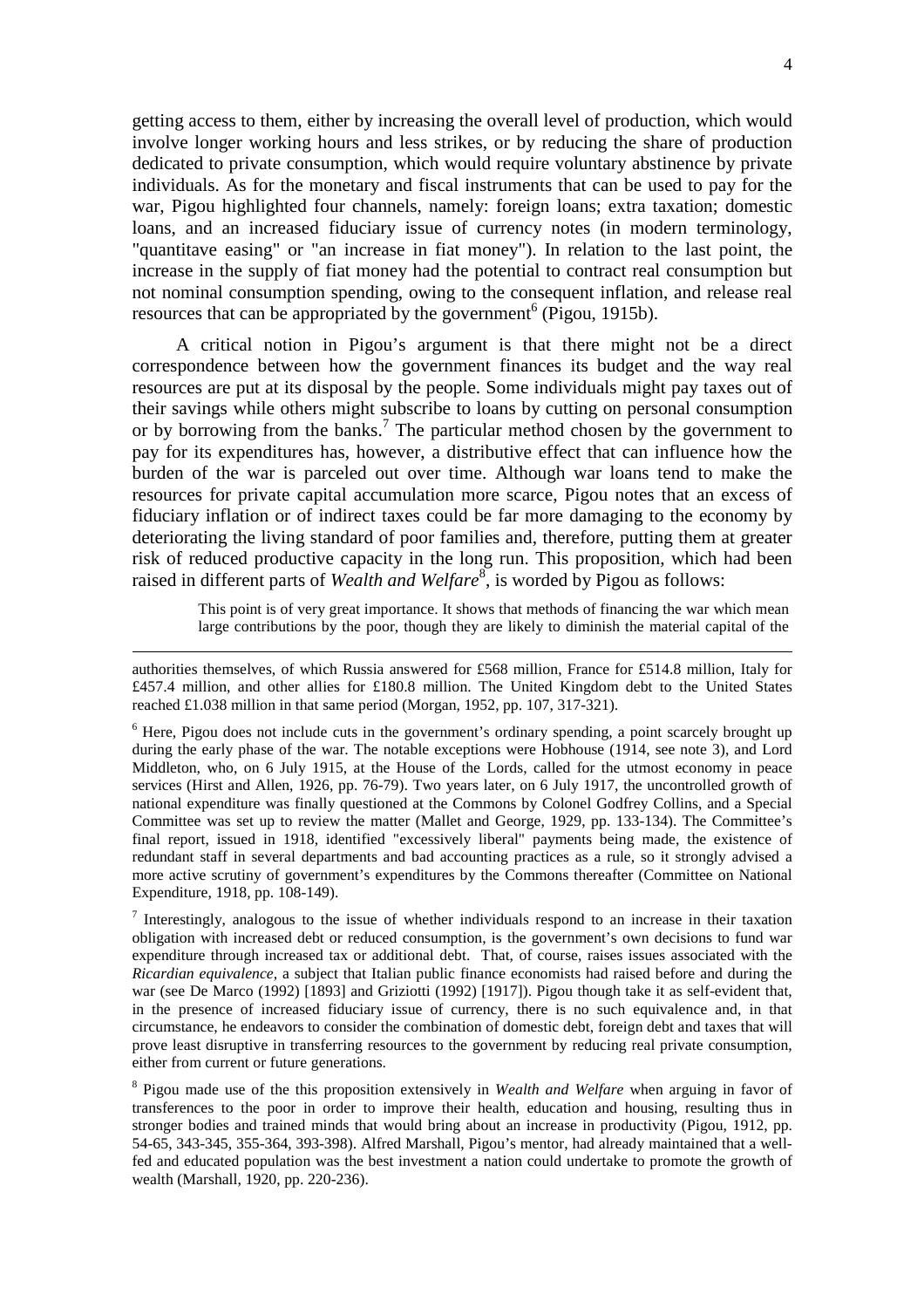country less than other methods, may, nevertheless, be more hurtful than other methods to the accumulation of capital in the widest sense, and, therefore, to the productivity of the country in future years (Pigou, 1915b, p. 717).

The same line of reasoning was further explored by Pigou in the paper "The Distribution of the Burden of the War Charges", in the 1916 July issue of the *Contemporary Review*. This time, though, he put forth a case for a heavier taxation of the well-to-do people using the assumptions of diminishing marginal utility and its comparability among individuals, on which he based his plea for income redistribution in Wealth and Welfare (Pigou, 1912, pp. 2-31, Part II, Part III, chap. IX)<sup>9</sup>. Pigou holds that the suggestion for increasing taxes in equal proportion for everybody would be intrinsically unfair, since a shilling taken from the poor occasions a loss of utility greater than the one experienced by a rich person deprived of that same shilling. Still, the decision of conferring priority on domestic loans benefits mostly affluent investors, given that the interest rate on public bonds has to be higher than the existing alternatives to the private sector, while a significant portion of the loans is taken up by rich individuals out of funds borrowed from the banks. The inflation resulting from the government's extraordinary demand built upon private credit, observes Pigou, hits harder the working people, who is thus forced to reduce their regular consumption. Besides that, they are bound to face further adversity after the war due to the lessened supply of capital caused by the higher taxes required to servicing the national debt (Pigou, 1916a).

#### *2.2. A more comprehensive approach to war finance*

l

From the above papers and two lectures delivered that same year, Pigou composed in 1916 the book "The Economy and Finance of the War", whose overall content can be placed under four heads: (i) the temporal incidence of war costs, (ii) the foreign exchanges, (iii) the distributive effects of the financial policy, and (iv) the postwar economic reconstruction. On the first issue, Pigou observes that since people have a marked preference for present *vis-à-vis* future enjoyments, direct interference by the government to coordinate private choices is inevitable in time of war to preserve a minimum level of capital formation and to discourage luxury spending.<sup>10</sup> Restrictions on the importation of consumable goods, the adoption of food rationing and the introduction of duties on consumption goods would go a long way toward inducing society to draw upon the present in meeting the war necessities. Restrictions on investment, on the other hand, as the prohibition of placing capital abroad or on certain

<sup>&</sup>lt;sup>9</sup> Based on those assumptions, Pigou maintained that economic welfare could be increased in three different ways, namely: (1) by an expansion in the national dividend, for a given distribution of income; (2) by a more even distribution of income, provided the national dividend is not diminished and (3) by attenuating the intensity of business cycles, since for the representative man more utility is lost during the depression than is gained in the prosperity phase for commensurate variations of income (Pigou, 1912, pp. 14-32, 401-407).

<sup>&</sup>lt;sup>10</sup> The idea received further elaboration in *The Economics of Welfare*, published in 1920, where Pigou pins down the deficiency in telescopic faculty, that is, the circumstance that people see future pleasures in a diminished scale as compared with pleasures of the same intensity at the present, as limiting investments and pressing for the overuse of the available capital stock. In view of this particularity of the human nature, the government should intervene in the economy to stimulate savings and preserve existing resources for future generations (Pigou, 1920a, Part I, chap. II).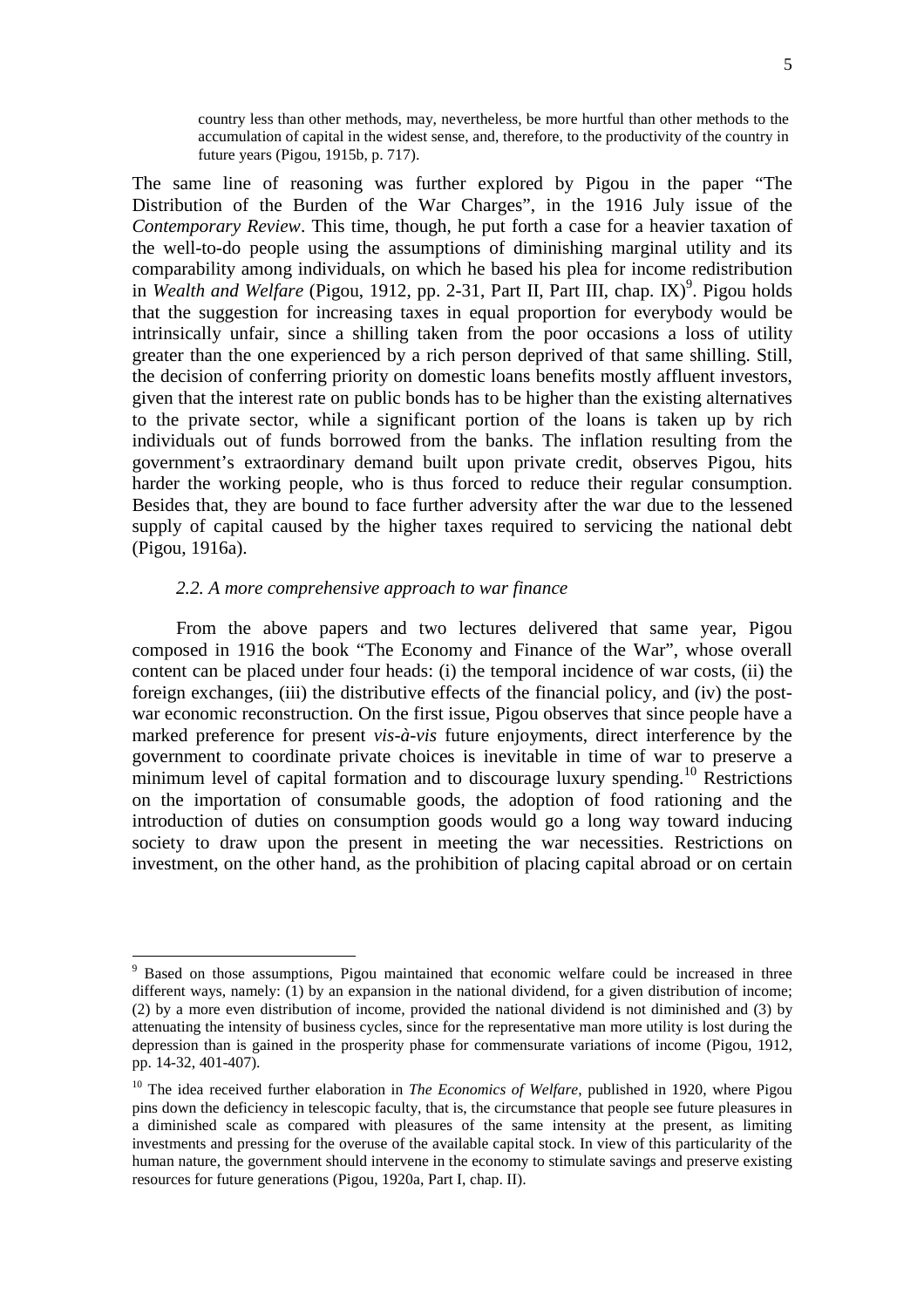kinds of activities, set up by the Treasury early in the war, would have a contrary effect (Pigou, 1916b, pp. 48-52).<sup>11</sup>

In regard to "the exchanges", that is, foreign trade, Pigou identifies Britain's large trade deficit as one of the crucial economic problems in prosecuting the war. British imports of food, munitions and raw materials had grown considerably to attend war needs and her exports had fallen heavily as a result of the shortage of labor and capital. The terms of trade consequently moved against the country, a fact that had the potential to undermine the whole war effort unless adequate means of paying for extraordinary purchases from overseas were found. That was the root cause behind the depreciation of the pound against neutral currencies, notices Pigou. The first solution to this problem would comprise cutting back ordinary imports to a minimum while diverting labor and capital to produce more exportable goods. The second one would require the transference of gold and the selling of assets held abroad. Here, however, Pigou makes it clear that the first of the above options is the best as it would keep stocks of gold and foreign securities intact for longer, ready as a trump card to be pulled out only when the decisive circumstance arrived.

> If they [authorities] have the fortitude to do this, they will have at their command, when the critical moment comes, a powerful strategical reserve. By conserving it till then, and then throwing it into the scale, they may, if fortunate and wise, bring about the end of the war (Pigou, 1916b, pp. 63-64).

But again, Pigou became preoccupied with the distributive aspects of the government's financial policy. In addition to replicating the arguments on distribution that he outlined in his previous papers on the subject, he added four new reasons for taxing the more well-off of society. First, he alerts readers to the existence of a limit on taxing the poor, and, since such limit had presumably been reached, no major additional revenue could be reaped from this particular source. Second, a strict loan policy alone would mainly benefit wealthy creditors of the government, since they would earn a higher real interest rate on their bonds when deflation comes about after the war. Third, paying off the national debt, built by indiscriminate borrowing, would necessitate heavier taxes most likely to be weight, to a large extent, on the shoulders of the poorest segments of the nation.<sup>12</sup> Lastly, explains Pigou, although taxing the rich actually reduces the funds available to capital accumulation, this measure would be just temporary, lasting only until the war ends and having, therefore, no permanent effect on savings afterwards (Pigou, 1916c, pp. 66-83).<sup>13</sup>

<sup>&</sup>lt;sup>11</sup> The London Stock Exchange had been closed on 31 July 1914 and reopened only in 4 January 1915. On the following 19 January, the Treasury determined that new issues of capital would be conditioned on its previous authorization based on considerations of 'national interest'. Empire issues would be approved only in cases of urgency and special circumstances, while foreign issues would normally be not allowed (Burk, 1984, p. 86-89; Morgan, 1952, p. 261-266).

<sup>&</sup>lt;sup>12</sup> In a letter to the editor of *The Economist* by the end of 1916, Pigou suggested that everyone not engaged in combatant service should be subjected to an extra tax. In addition, he pressed again for a heavier taxation of the rich on the grounds that as the stronger man faces the most perilous missions in battle, the economically stronger has to be subjected to similar treatment at home (Pigou, 1916d, pp. 1003-1004).

<sup>&</sup>lt;sup>13</sup> Alfred Marshall wrote to *The Economist* in 1916 in support of Pigou's taxing proposals for fear that the heavy tax burden needed to service the debt would encroach upon the supply of the badly needed capital after the war (*The Economist*, 30 December 1916, p. 1228). Earlier that month, a certain Graham Bower had called the Professor unpatriotic for advocating socialistic proposals without taking into consideration that excessive taxes on the rich would destroy industry and thrift, pushing capital out the country and making the government goes bankrupt (*The Economist*, 16 December 1916, p. 1128-1129). The following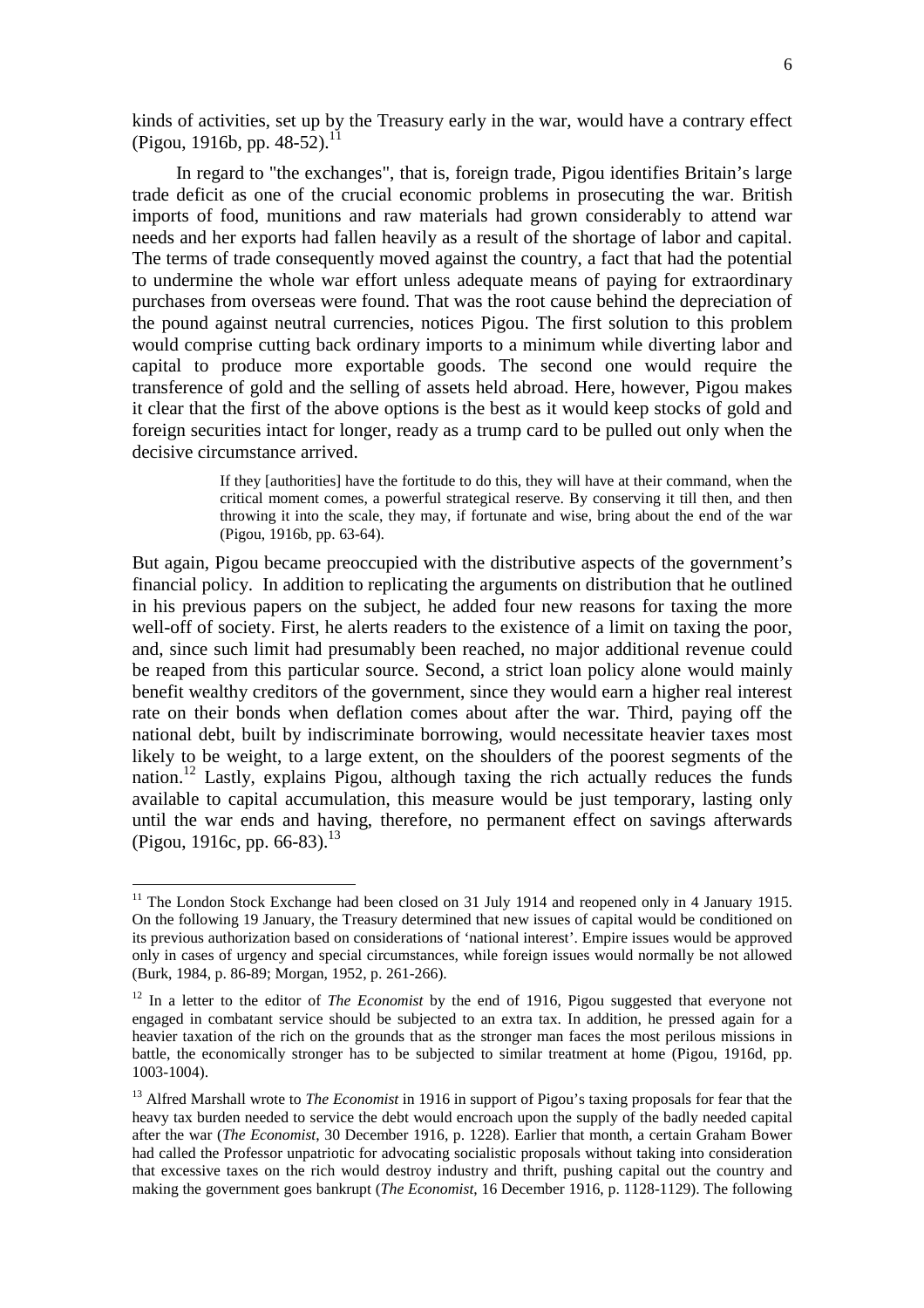Reflecting a combination of stoic realism and guarded optimism for the future at the time, Pigou dedicated the book's last section to the aftermath of the war. The transition to peace, in his estimation, was bound to be seriously complicated by the demobilization of large contingents of men from military service and the deficiency of savings to attend domestic and, especially, foreign demands for capital from war torn countries in Europe. The resulting imbalance, between the demand and the respective supplies of capital and labor, would put pressure on interest rates to rise and wages to fall, thereby further worsening the distribution of income. Nevertheless, Pigou foresaw an industrial boom on the horizon, powered by the unrestrained enthusiasm of producers and merchants with the peacetime recovery of civilian demand. That prosperity, though, cautioned him, inspired by his depiction of expectations-fueled business cycles in *Wealth and Welfare* (Pigou, 1912, pp.  $453-466$ )<sup>14</sup>, should be moderated by the authorities through some kind of credit restriction in order to attenuate the pessimism to be triggered by the subsequent slowdown in sales.

"It is practically certain that, to make good the havoc and the waste of war, there will be a strong industrial boom. This boom, if history is any guide, will generate in many minds an unreasoning sense of optimism leading to much wild investment. The result, some years afterwards, will be failures, crisis and depression. If this danger is to be obviated or mitigated, it is imperative that the Government and the banks should so act as to restrain and keep within reasonable limits the initial peace boom." (Pigou, 1916c, p. 88).

At the end of 1916, Pigou published "Interest after the War and the Export of Capital" in *The Economic Journal*. From the conjectures that the supply of fresh capital would be close to its pre-war level, while the corresponding demand would be larger due to the reconstruction process in Europe, he projected a higher real interest in peacetime. Continuity of the prohibition on sending capital abroad would immediately hurt savers as the interest rate received on saving would be lower, but that same restriction would benefit workers, in the medium term at least, owing to their increased productivity as a result of a greater availability of capital equipment. In the long run, however, capital accumulation would be slowed down due to the loss of a higher income inflow from property owned abroad. On balance, the best policy on this issue would, according to Pigou, be to leave capital free to seek the most rewarding return overseas, but to prohibit funds from going into the buildup of armaments, while also ensuring that, through bounties or grants-in-aid, some minimum value of domestic investment in social infrastructure, as in housing, for instance, were maintained (Pigou, 1916).

#### **3. The final phase of the war: Pigou on inflation and state intervention**

As the war dragged on into 1917, Pigou's confidence on a near end to the conflict must have worn away very quickly. Reginald McKenna, Chancellor of the Exchequer (1915- 1916), who had attempted to fund by taxes a more substantial part of the ever growing government spending, was replaced by Andrew Bonar Law (1917-1919), and the new Chancellor quickly went back to Lloyd George's former loan strategy (Peden, 2000, pp.

year, in a letter to the editor of *The Times*, Pigou explained again how a policy of taxes was supposed to work as against loans: "The difference is that on the borrowing plan these persons [bondholders] are, and under the tax plan they are not, promised a high rate of interest at the expenses of the tax-payers in the future" (*The Times*, 23 April 1917, p. 9).

<sup>&</sup>lt;sup>14</sup> As stated in *Wealth and Welfare*: "Experience suggests that, apart altogether from the financial ties, by which different business men are bound together, there exists among them a certain measure of psychological interdependence. A change of tone in one part of the business world diffuses itself, in a quite unreasoning manner, over other and wholly disconnected parts." (Pigou, 1912, p. 460).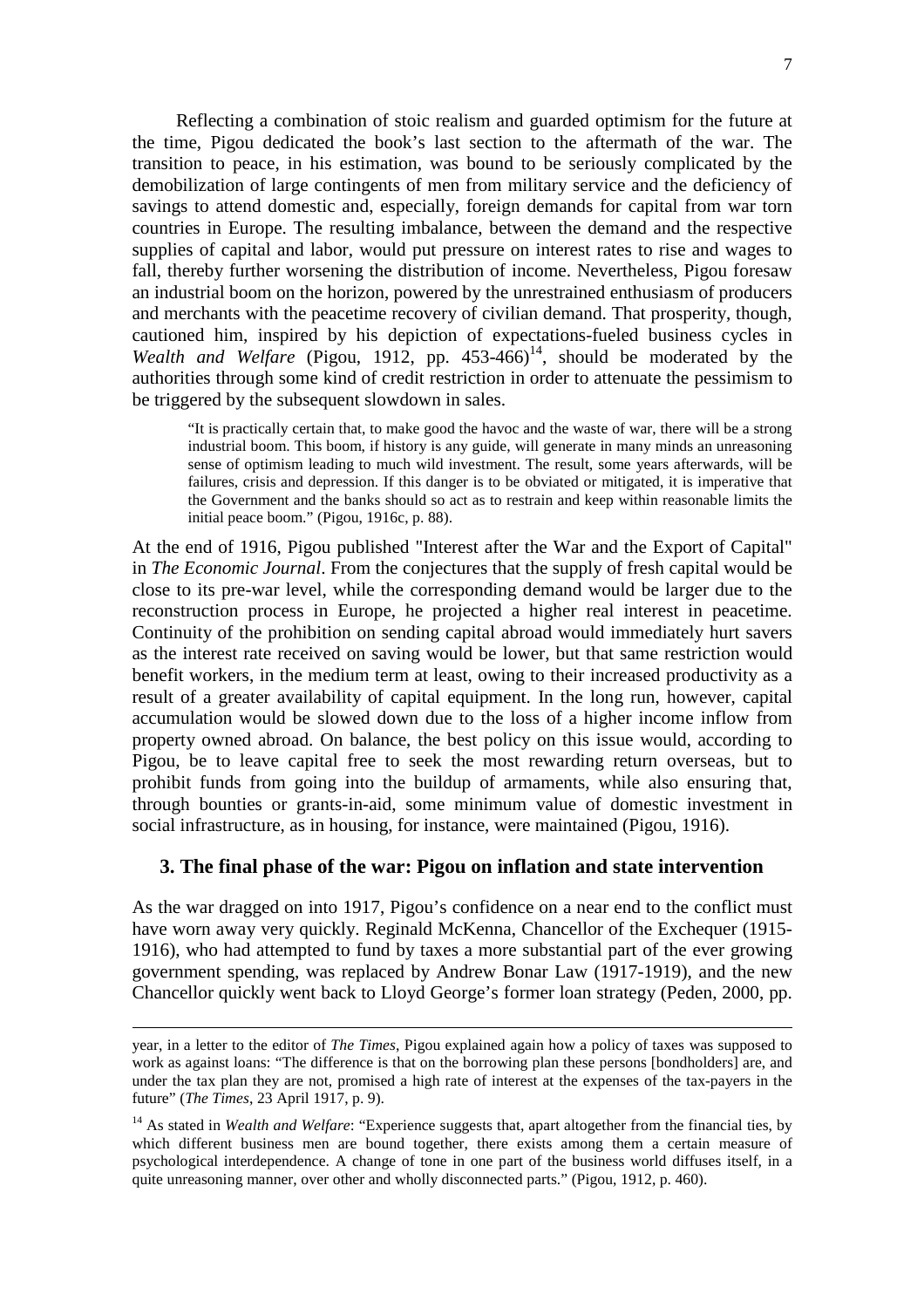73-127; Mallet and George, 1929, pp. 68-174). Inflation, as Pigou had feared, continued in a crescendo during the war years. The Ministry of Labour Cost of Living Index, taken as 100 in July 1914, reached 165 in January 1917 and 220 in December 1918, similar variations registered for *The Economist* index over the same period (Morgan, 1952, pp. 267-285).

In December 1917, a paper by Pigou entitled "Inflation" came out once again in *The Economic Journal*, analyzing the sources of the ongoing rise in prices in Britain.<sup>15</sup> In general terms, says Pigou, any typical country within the international gold standard could be considered small when set against the remaining others taken as a whole. More specifically, what happens in a single country has a small effect over the world, while world scale events have a large influence on the economic state of any single country. Considering the gold standard system with fixed exchange rates, says Pigou, if a government issues too much money, prices go up and gold flows out of the country, while commodities move in the opposite direction until a new equilibrium is reached with slightly higher prices all around. Britain was being successful in evading this mechanism during the war due, first, to the selling of foreign securities abroad to pay for her excess imports and, second, to the difficulties of moving gold around. This last factor particularly meant that her domestic inflation had had a negligible impact in the world at large, while the worldwide rise in shipping and insurance charges had hit the country hard. By comparing retail food prices in the US, Canada and Britain, Pigou asserts that much of the increase in British prices was actually due to external causes. This conclusion would be important in his future analysis of Britain's return to gold at the pre-war parity, as will be seen ahead. In his words:

> On the whole, therefore, it would seem fair to conclude that perhaps four-fifths of the rise that has taken place in this country has been, in a loose sense, 'inevitable'; and that responsibility cannot properly be thrown upon our monetary and banking arrangements for more than the remaining one-fifth (Pigou, 1917b, p. 464).

Right after the Armistice, in December 1918, Pigou had one important paper, "Government Control in War in Peace", published once again by *The Economic Journal*. The reason for its relevance lies in the fact that it allows a glimpse of how Pigou weighed the impact of the war on the role of the state under normal conditions. A strong case for public intervention in the economy had indeed been set out in *Wealth and Welfare* in three different circumstances. First, when social costs happened to be distinct from private costs, this situation might require the control of monopolies, the regulation of unbalanced contracts or even the taxation of certain activities with harmful effects on third parties. A second instance of state intervention conceived by Pigou comprised the redistribution of income by means of progressive taxation and the provision of public goods to the poor, as well by the establishment of a basic income at a national level. Lastly, industrial fluctuations could be mitigated by a mandatory insurance for wage earners and by the undertaking of public works for the unemployed

l

<sup>&</sup>lt;sup>15</sup> The month before, in *The Quarterly Journal of Economics*, Pigou had published his famous paper "The Value of Money", which introduced explicitly the well-known Cambridge equation  $P = (kR)/M$ , defining the demand for money  $M$  as a rectangular hyperbole on prices  $P$  when total resources  $R$  and the proportion  $k$  of those resources kept as legal tender are assumed constant. In the case of a freely coined metallic legal tender, as in a pure gold standard regime, Pigou held that international gold movements would tend to equalize price levels in the countries sharing a similar monetary regime (Pigou, 1917a, pp. 61-63).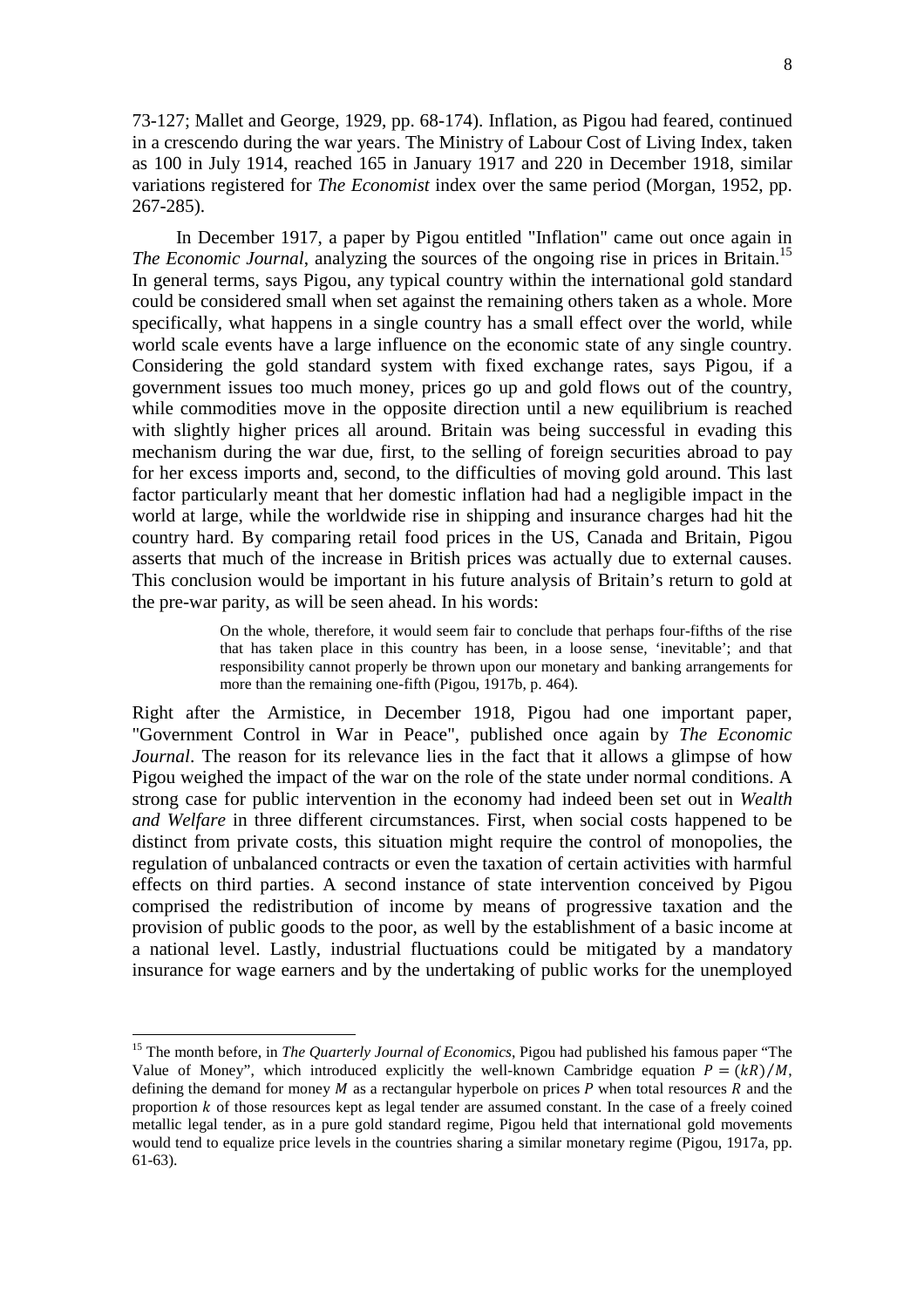in times of economic distress (Pigou, 1912, pp. 246-289; 346-398; 408-422; 476-488; see also footnote 3 above).<sup>16</sup>

Despite the unprecedented scale of state command over the economy during the war, it did not substantially change Pigou's convictions about the matter, at least until that moment. Apart from the cases aforementioned, he believed, as expressed in *Wealth and Welfare*, that the government interference in the economy, at least in principle, would reduce the national dividend and, consequently, economic welfare (Pigou, 1912, p. 104-108). In his 1918 paper, though, Pigou attacks the issue from three different perspectives. From a purely administrative standpoint, he observes that the government was forced to take full control of some strategic industries to speed up the manufacture and delivery of munitions and all sorts of goods to the troops. The relative success of this kind of intervention resulted, however, from the very unique situation of almost all resources being directed to one well-defined and single end. Once the war was over, though, such restriction would no longer apply and the effectiveness of this kind of action would become extremely dubious (Pigou, 1918).<sup>17</sup>

The second form of government wartime intervention contemplated by Pigou was the rationing of food among people and of raw materials among industries. To preserve these wartime practices in peace conditions would be unfeasible, according to him, owing to the complexity of the enterprise and the political resistance to any type of intervention of that nature in normal times. In point of fact, writes Pigou, any predetermined scheme of rationing used during the war would be unsuited to a market economy because there would no longer be a single end to be achieved, but instead many concurring ends which are not only varied but also extremely volatile.

Those things ought to be made, which are most wanted and will yield the greatest sum of satisfaction. But the Government cannot possibly decide what these things are; and, even if it could decide what they are at one moment, before its decision had been put into effect conditions would very probably be changed and they would have become something entirely different (Pigou, 1918, p. 369).

As for the third type of government intervention, price control, its usefulness had long been established in cases of monopolies in order to avoid excess profits and limited supplies. The situation is totally different, says Pigou, for the case of competitive industries subject to a fluctuating demand. Times of good sales are commonly followed by a retraction in spending so that, over a period of years, each firm reckons just average profits. Price regulation, in such context, would deprive entrepreneurs of their abnormal profits in prosperity without helping them anyway when bad times come around. Price caps would drive capital away from regulated activities, which could have actually prospered if the restriction was not in place. Productive resources would thus end up misdirected by continued state intervention in prices, diminishing total output and, therefore, economic welfare (Pigou, 1918).

<sup>&</sup>lt;sup>16</sup> For a broader approach to the relation between the state and the economy, as formulated by Pigou in a lecture to the London School of Economics in 1934, see "State Action and *Laissez-Faire*" (Pigou, 1935, pp. 107-128).

 $17$  This same argument had been advanced by Pigou the previous year in the paper "The Economics of the War Loan", out in *The Economic Journal*, which dealt with the government's borrowing policy in the terms already presented here, but which, at some point, reflected on the convenience of a state controlled economy in the following terms: "To compel people to do things involves a great deal of organisation, and it is very difficult to make sure that one is compelling the people best suited to different things to do those things. Therefore, a Government naturally likes to do very little compelling and to make its arrangements, so far as possible, in other ways." (Pigou, 1917a, p. 16).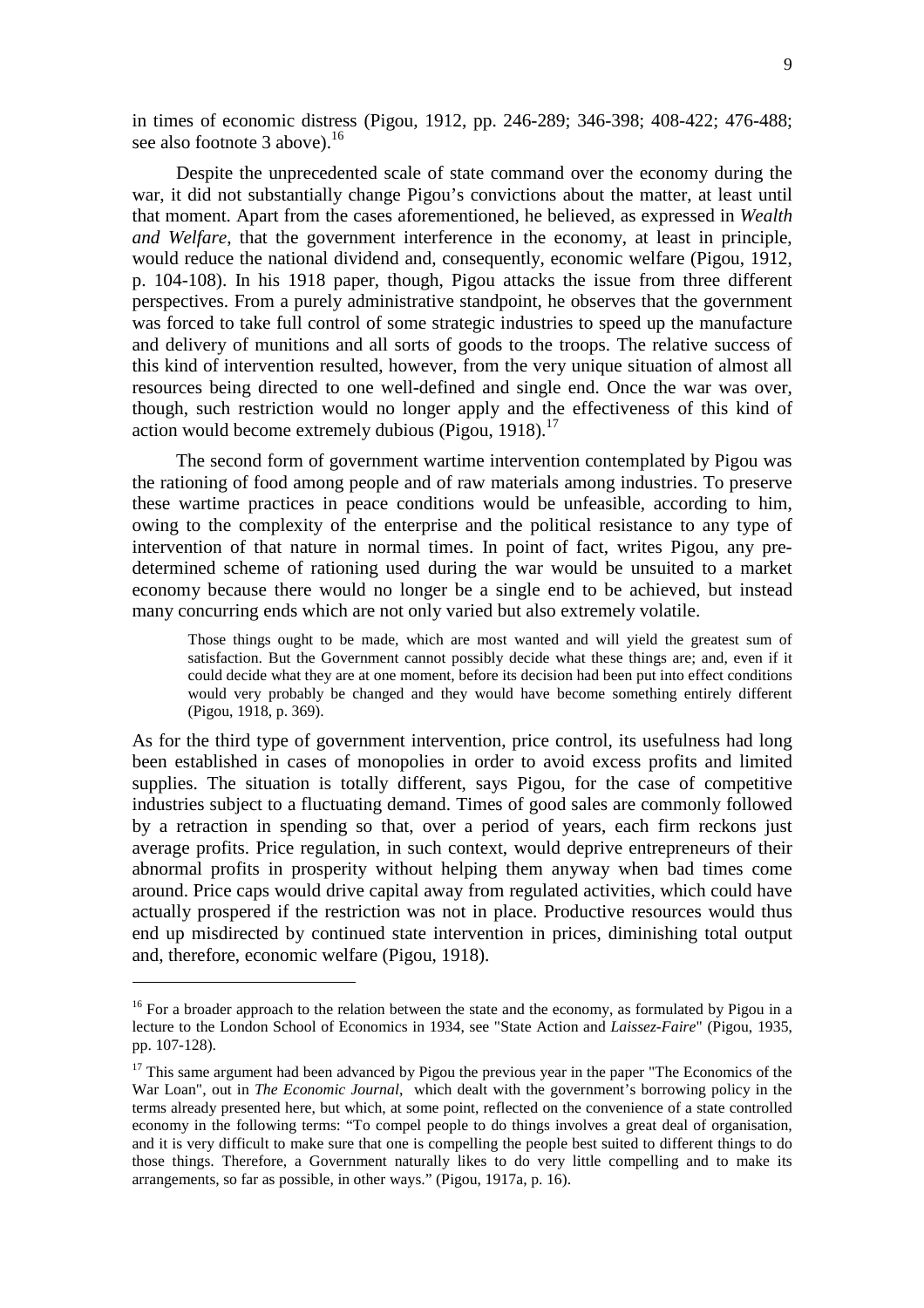#### **4. The capital levy debate**

*4.1. The need of the levy* 

By the end of the war, Britain's domestic debt had soared from £649.7 million in 1913 to £6,552.9 million in 1919, a tenfold increase, while interest charges reached £320 million in 1920, absorbing almost one third of the whole central government revenue, as shown in Table 1. Wartime calls for heavier taxation were commonly accompanied by the suggestion of some type of wealth confiscation, most frequently during the debates over the war budgets. That was the case on 22 April 1918, when after the financial statement by Bonar Law, Mr. Sydney Arnold proposed a levy to be charged in two instalments, one right after the war and the other one two years later, each of them of 12 per cent on private owned capital, idea that aroused immediate and fierce opposition. The controversy continued well into the 1920s, the taxation of capital being incorporated into the Labour platform for the 1924 election (on the Parliamentary debates, see Hirst and Allen, 1926, pp. 28, 224-233, 265-275; for the broader discussion of this topic by the British society, see Dauton, 1996).

The idea soon became one of Pigou's key recommendations for handling Britain's post-war economy, the other involving the resumption of the gold-standard, as will be presented in the next section. Such was the cry for some kind of resolute action to tackle the massive national debt that in the second half of 1818 *The Economic Journal* dedicated two consecutive issues to the theme of the capital levy. The July edition, with contributions in favour of the proposal, had Pigou leading the group with the paper "A Special Levy to Discharge the War Debt". From the proposition that paying off the debt means only transferring purchasing power from one to another group of citizens within the country, irrespective of this payment taking place in present or future, Pigou goes on explaining the main reasons for adopting the levy instead of facing the prospect of decades of heavy taxation. First, the income-tax in its current form was discriminating against saving, given that spent income paid tax once, while income invested paid tax twice, once in itself and the other round on the yield of the investment. Second, each additional increase in the tax burden is more likely to make people indulge in extra consumption or to divert their savings to investments abroad. Third, high taxes hurt the competitiveness of domestic industry, lowering its productivity. Lastly, in view of the probable outlook of a post-war deflation, nominal incomes would fall while interest charges on the debt would stay unaltered, generating the necessity of further duties and increased rates on existing taxes.

> With money incomes probably less than they are now (in consequence of a lower level of prices) what taxes relatively innocuous to production is it possible to devise to raise this enormous sum? Except in so far as other duties are imposed, and, broadly speaking, other duties hamper and interfere with production more than the income-tax does, it would seem inevitable that income tax and super-tax, which yielded £239 millions in 1917-18, will have to be raised permanently to double the rates which then ruled (Pigou, 1918, p. 142).

Although Pigou does accept the possibility that the levy could raise fears of similar exactions in future, he is just too optimistic when it comes to evaluating the practical aspects of the proposal. He quickly dismisses the need of assessing immaterial capital owned by individuals due to its alleged small proportional value when set against other forms of capital, while he also recommends leaving the miscellaneous forms of personal wealth to be taxed as death duties when they came to be handed down to others (Pigou, 1918).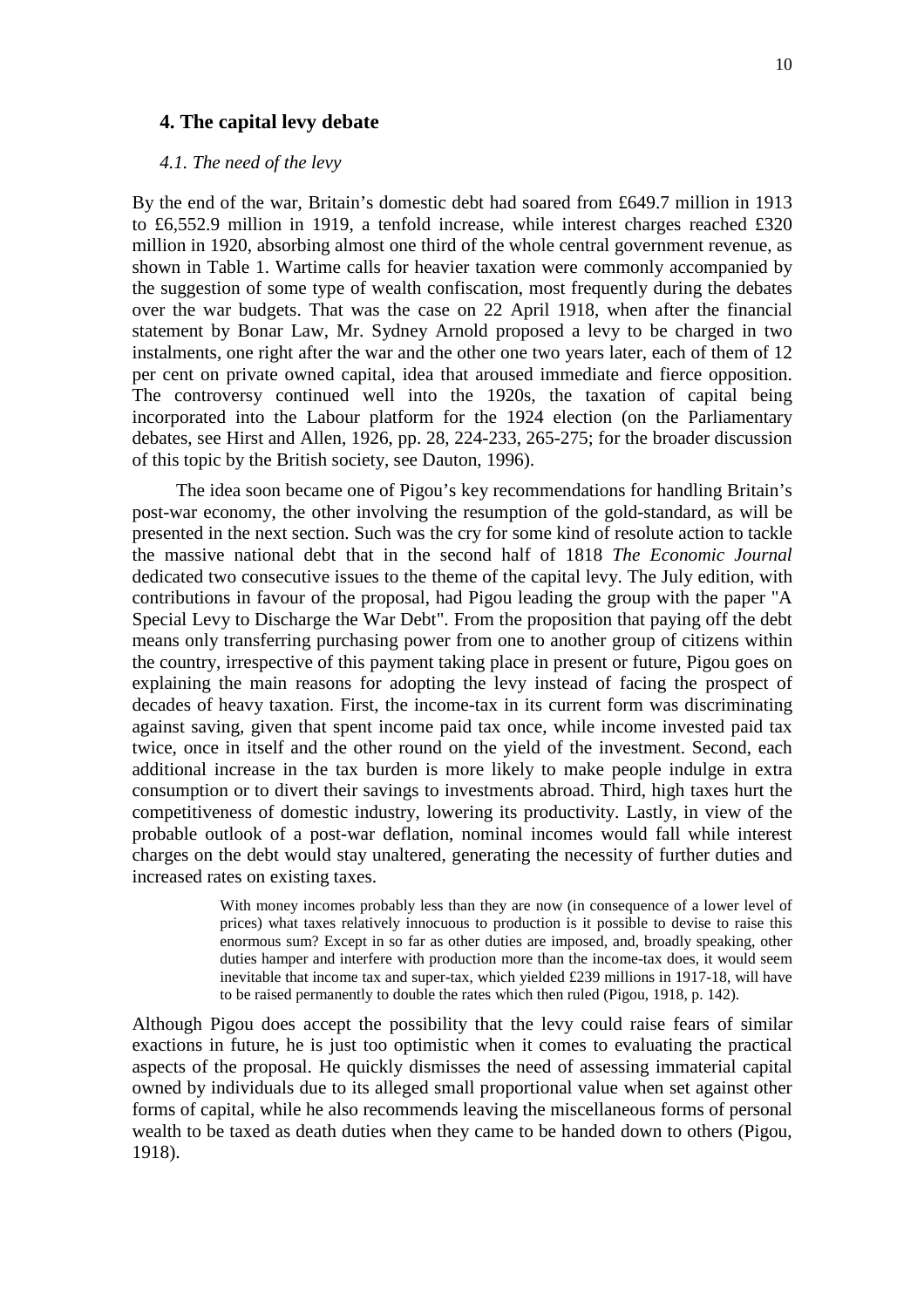|      | (1)<br>Receipts | (2)<br>Expenditures | (3)<br>Debt | (4)<br>$(3)\div(1)$ | (5)<br><b>National</b> |
|------|-----------------|---------------------|-------------|---------------------|------------------------|
| Year |                 |                     | Interest    |                     | Debt                   |
| 1913 | 167             | 168                 | 23          | 13.7                | 649                    |
| 1914 | 170             | 299                 | 24          | 14.1                | 1,105                  |
| 1915 | 245             | 1,051               | 52          | 21.2                | 2,072                  |
| 1916 | 429             | 1,403               | 107         | 24.9                | 3,644                  |
| 1917 | 658             | 1,849               | 167         | 25.3                | 4,877                  |
| 1918 | 829             | 2,160               | 248         | 29.9                | 6,143                  |
| 1919 | 981             | 1,408               | 310         | 31.6                | 6,553                  |
| 1920 | 1,039           | 990                 | 320         | 30.7                | 6,273                  |

Table 1. UK Budget and National Debt 1913-1920 (*£ millions*)

Source: (1)-(3) Feinstein (1972, Table 12, T31); (5) Mallet and George. 1929, Table XIX, p. 411 (National Debt values on 31 March of each year).

Another proponent of the levy in *The Economic Journal*, A. Hook, argues that since the war had been prosecuted not only for the benefit of present and future generations, but also to preserve the existing wealth of the community, at least a fraction of the debt should be redeemed through some type of "capital conscription" (Hook, 1918). Sydney Arnold, for his turn, remarks that since capital is usually evaluated for the sake of paying death duties, what is done to the dead could also be done to the living. In order to achieve that, he proposed the self-evaluation of each one's assets, with the corresponding amount to be paid immediately, as a way of speeding up the process. After that, government officials would double-check each individual evaluation and, whenever necessary, process the corresponding extra collections or refunds (Arnold,  $1918$ .<sup>18</sup>

#### *4.2. The case against the levy and Pigou's turnabout*

 $\overline{a}$ 

The following issue of *The Economic Journal*, from September 1918, brought a series of papers against the levy. The most articulated one was authored by W. R. Scott, who contends that the sums to be gathered from the owners of immaterial capital, as well as from small business and holdings, would most likely have to be received in installments, being equivalent therefore to an increase in the income-tax. In addition, instead of talking about a levy, the government better look into ways of cutting its own expenditures. Otherwise, paying off the whole war debt would just make room for a new round of reckless spending. Further negative effects of the levy lie in the fact that it rewards spending and punishes savings, while sparing future generations from paying for a war which benefited them as well. The levy would also damage London's reputation as a financial centre, preventing foreign capital from coming to the City and raising therefore interest rates, hurting in that way industry in general. Lastly, Scott stresses the importance of high taxes in raising people's awareness to the true costs of the war, making thus future conflicts more difficult to be accepted (Scott, 1918).

<sup>&</sup>lt;sup>18</sup> An editorial in *The Economist* (27 July 1918, pp. 102-103) went as far as to contend that the ordinary redemption of the domestic debt would actually reduce income inequality, for the outstanding loans would be paid anyway by taxes leveled on the rich while many of the poor had their fair share of government bonds. A few pages ahead, a letter to the editor held that the levy should be considered a serious proposition, given the unfairness of the prevailing income-tax rates, while another reader simply called the idea a 'confiscation' that would be well received only in Lenin's Russia (*The Economist*, 27 July 1918, p. 112).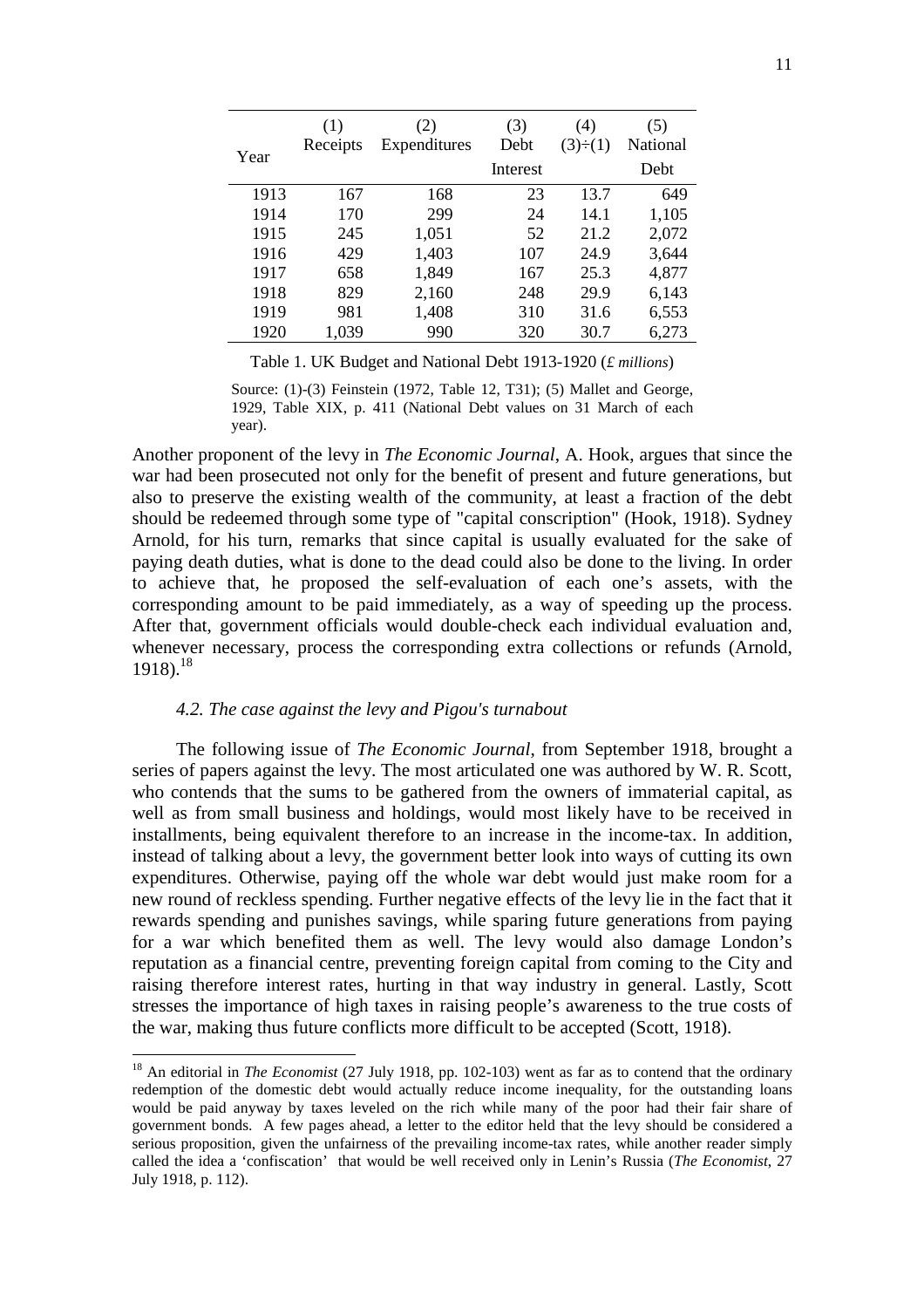A. A. Mitchell, for his turn, attacks the practical aspects of the capital levy. Before going all the way for that, he advises, the government should instead raise indirect taxes on common luxuries such as drink, tobacco and entertainment. Still, the main difficulty to work out the levy lies in the gigantic task of assessing the totality of the nation's net wealth, including immaterial capital, dwelling-houses, plant, inventories, and all sorts of personal items, not forgetting to subtract private outstanding debts from this grand total (Mitchell, 1918). In a note in the same issue of *The Economic Journal*, George B. Shaw slammed Pigou's suggestion of a capital levy as a "crazy delusion" after a war that had devoured so many of the nation's sons and so much of her wealth. Since the capital goods left over in the country could not be consumed, the government could only get ahold of current income. Even if the capital levy were made effective, claimed Shaw, it was hard to believe that taxes would be actually cut down, particularly under a future Labour government (Shaw, 1918). Pigou, in his brief reply, agreed with these observations, but lamented that Shaw seemed not to have read his paper (Pigou, 1918d).

In 1920, Pigou published the book *A Capital Levy and a Levy on War Wealth* as an attempt at heading off many of the criticisms leveled against the proposal. The novelties this time are, first, the argument that additional taxes have an increasing negative effect on savings and productivity. Besides that, he offers a more forceful presentation of the consequences of a deflation process, engineered to restore the gold standard, on the real burden of the national debt:

> Hence, while the prices of things in terms of gold may fall through currency causes [credit restriction], the price of gold in terms of sterling will almost certainly fall. This means that the prices of things in terms of sterling will probably fall before long to some extent, and may fall to a considerable extent. If, however, a fall of prices due to currency causes comes about, the money representation of any given amount of real income must fall correspondingly. Hence, in order to raise a given money revenue to meet debt charges, the Government will have to impose rates of taxation higher—perhaps much higher than are required now (Pigou, 1920b, p. 21).

In relation to the fear of the levy, Pigou observed that it already existed, adding that after it were implemented, people would feel that things have been definitely settled and, therefore, would be less fearful of a future riddled by high taxes. With regard to a possible raise in government's expenditures after the debt ceased to cripple the budget, Pigou, in accordance with his views on state intervention, replies that such assumption does not take into account that many types of public spending may be worth taking and that they could have just been avoided until then due to the lack of sufficient revenue (Pigou, 1920, pp. 24-26).<sup>19</sup> In the remainder of the book, Pigou recognizes the problems raised by the critics about the practical aspects of the levy proposal, but he systematically downplays all of them for having supposedly little impact on revenue, as in the case of immaterial capital, or for its being less prejudicial than the existing tax load (Pigou, 1920b, Part II, chaps. III-V).

As mentioned, the taxation of capital kept being debated regularly in Parliament during the post-war years. On 20 March 1924, the Labour Chancellor of the Exchequer Phillip Snowden (22 Jan-3 Nov 1924) appointed a Committee to assess the national debt

<sup>&</sup>lt;sup>19</sup> It is worth noticing here that David Ricardo, over a hundred years later, had advocated a tax on property to pay off the public debt at once exactly for the opposite reason advanced by Pigou, that is, the fear that a sinking fund would most likely be squandered away by irresponsible ministers: "It is, we think, sufficiently proved, that no securities can be given by ministers that the sinking fund shall be faithfully devoted to the payment of debt, and without such securities we should be much better without such a fund. To pay off the whole, or a great portion of our debt, is, in our estimation, a most desirable object" (Ricardo, 2004 [1820], p. 196).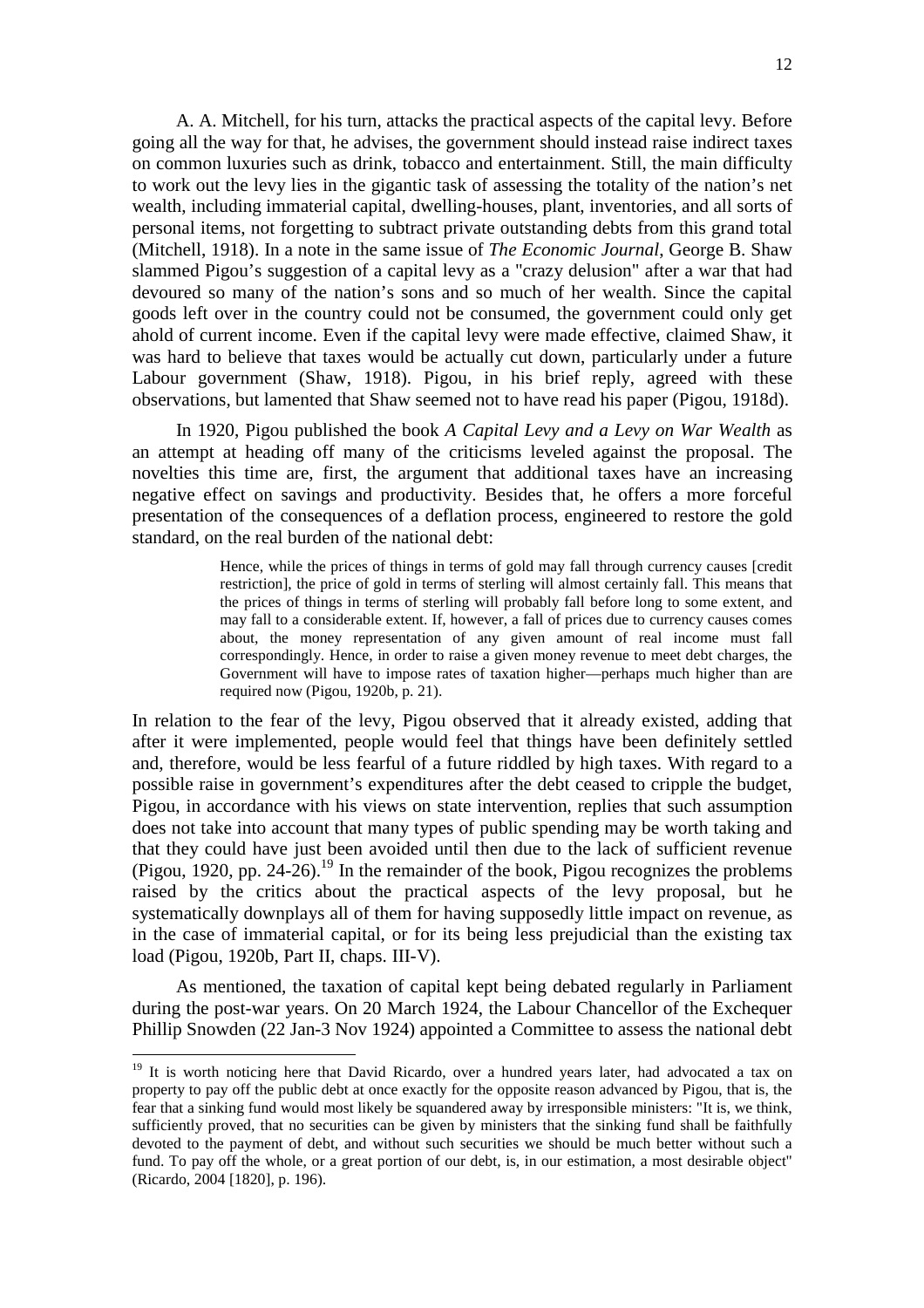and the tax system, with Lord Colwyn as the chairman. Pigou gave testimony to that Committee on 3 March 1925. This time around, though, he had completely changed his mind about the convenience of the capital levy, for he explicitly declared his preference for the orthodox sinking fund policy, although with a more pronounced rate of debt redemption. Pigou explained that he had fought for the levy right after the war due to the negative impact of the prevailing high taxes on industry, personal exertion and savings, but never as a mechanism to redistribute wealth.<sup>20</sup> After saying that, he invoked the strong opposition which had grown to the idea of a levy; the fright of it being repeated in future; its negative impact on business expectations in a depressed conjuncture and, last of all, the effect of the levy in reducing the revenue of the incometax as sufficient reasons to set the whole idea aside (Pigou, 1925, pp. 436-437).

The Committee's final report, released in 1927, concluded that there was no commanding evidence of the alleged benefits to come from the capital levy. The presumed economy in income-tax, a factor generally overestimated by the levy proponents, would not compensate most enterprises for the values paid on their capital and not even the gigantic effort involved in collecting those sums. In addition, such proposal had been more attractive during the post-war boom inflation years, when a future deflation was somehow foreseeable, than under conditions of price stability, as happened to be the case at the time.

> Certainly, whether regarded as a means of lightening the annual burden of industry, or as a means of reducing indirect taxes and increasing expenditure on social objects, it [the levy] would, in our opinion, yield physical results quite disproportionate to the magnitude of the operation (Committee on National Debt, 1927, p. 293).

### **5. Post-war reconstruction:** *The Political Economy of War*

All of Pigou's previous works on war related issues were brought together into a 1921 volume entitled *The Political Economy of War*, with almost three hundred pages and twenty-nine chapters. Since most of the book's contents have already been covered in the previous pages, this section deals just with the new ideas put forward by Pigou at the occasion, particularly on the causes of the war, its long term effects in peacetime and the fundamental steps toward the political and economic reconstruction of Europe.

Whatever the occasional event that actually sets off a war, explains Pigou, it always ignites a pile of material that had been accumulating on account of two main psychological reasons: first, the desire for domination, and second, the desire for gain. Be that a boy bullying his colleague at school or a European nation colonizing other peoples, both cases display the same longing for the exercise of raw power over individuals or nationalities. The domination that ensues from this deep-rooted propensity is at the very origin of the wars of independence and liberty conducted by oppressed peoples. The trap into which modern ruling powers had fallen, lamented Pigou, was that none of them wanted to slacken its grip over the subjugated territories for fear of losing the supply of colonial soldiers feeding their armies or yet of having

<sup>20</sup> In a paper published the year before in *The Quarterly Journal of Economics*, 'The Burden of War and Future Generations', Pigou recalled though that the loan policy had been mostly financed by savings, hurting thus future generations by reducing the capital stock available to them, and also that the poor would be taxed to pay for the service the national debt, held mostly by rich people, worsening thus income distribution and future welfare (Pigou, 1919).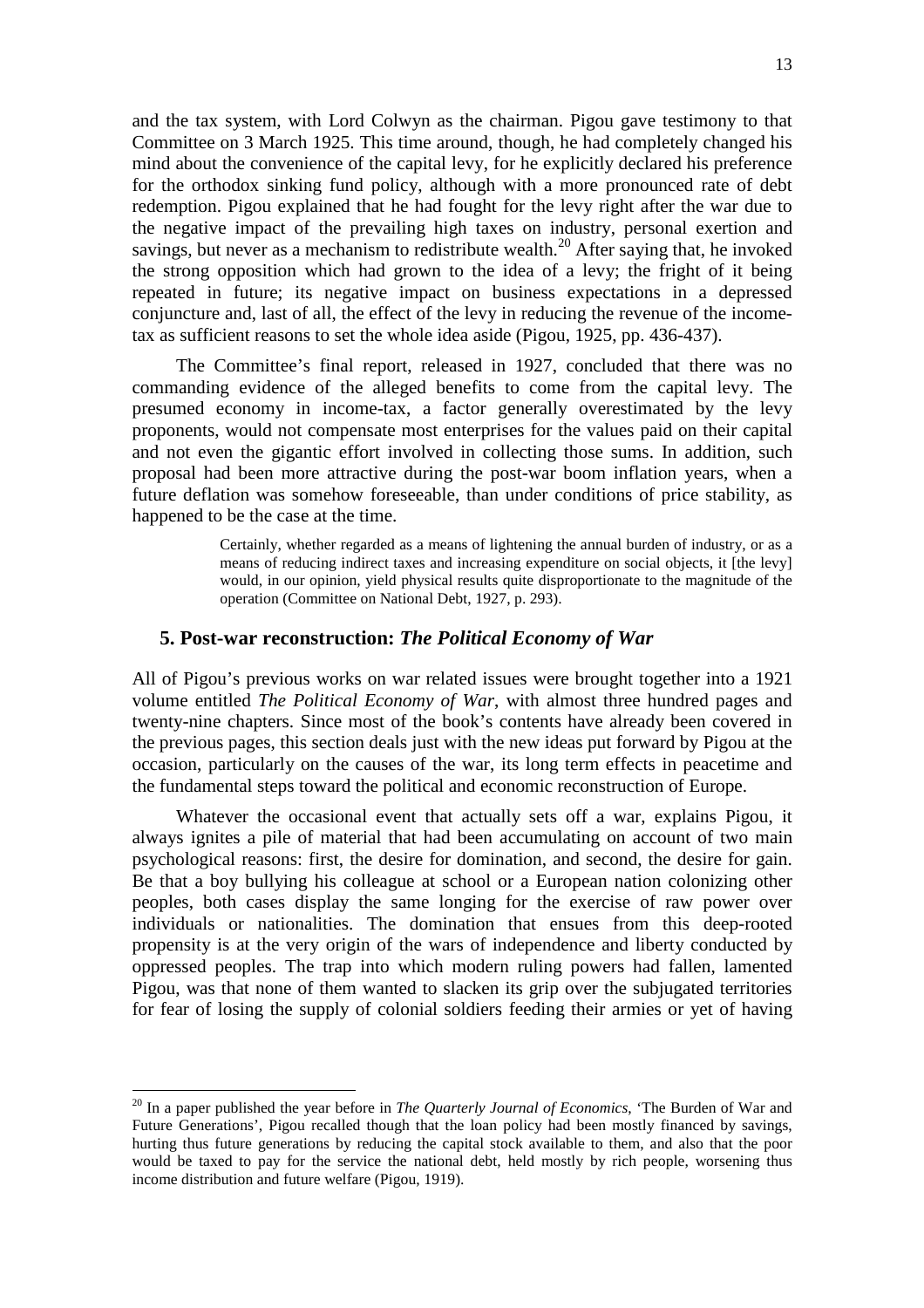those areas overtaken by rival powers which could use them as basis for future attacks (Pigou, 1921, pp. 16-19).<sup>21</sup>

The second factor fueling wars stressed by Pigou, that is, the desire for gain, drives the governments to set up areas of protective tariffs under its control in order to counterbalance similar initiatives by other governments. At the same time, exporters, traders and importers of raw materials from the colonies form a coalition of interests that pushes the government toward political imperialism. In this quest for domination, these individuals are helped by financiers seeking profitable concessions in undeveloped regions of the world, either by granting loans to suspect rulers or by exploiting natural resources through disguised types of forced labour. Governments are then dragged into a ferocious contest for spheres of influence or the direct annexation of weaker countries in order to reap undue gains for some of their nationals. In the background, armament makers bribe governments and disseminate war scares with a view of promoting a widespread military race. Pigou is most emphatic when talking about this whole process.

Thus, the rivalry of the traders and financiers of different nations leads to a contest among their governments for "places in the sun". In this contest allies and associates are helpful, and so the area of contest is extended. In the background of it all stands military power. No government wants to fight for a sphere of influence or a concession for its nationals, but every government knows that, unless there is some point at which people believe that it will fight, its diplomacy will be relatively ineffective; and it knows too that, once it enters upon a game of bluff, the bluff may unexpectedly be called (Pigou, 1921, p. 22).

The only effective way to build an international environment less inoculated by tensions and disputes, as conceived by Pigou, would require, first, the suppression of all protective policies toward the "mother country" in undeveloped regions, opening those economies to trade with the community of nations. Second, there had to be a permanent dissociation between diplomacy and the special interests of traders and financiers, who would have to fend for themselves in their dealings with foreign governments. Moreover, advises Pigou, European powers have the moral obligation of actively preventing their own nationals from freely exploiting the most fragile regions of the globe. Besides that, whenever possible, some control over the armaments industry would contribute in large measure to preserving world peace. Lastly, free trade and international cooperation under the auspices of the League of Nations could bring about a substantial mitigation in the state of rivalry among nations (Pigou, 1921, pp. 22-27).

The second key area of improvement in the international sphere contemplated by Pigou involved the reconstruction of the international gold standard system, which had been shattered by the war and the subsequent remapping of Europe.<sup>22</sup> In the beginning

<sup>&</sup>lt;sup>21</sup> Pigou also deprecates wars for looting or indemnities as senseless, since after computing all human misery and material costs involved in the whole operation, the final result is most commonly a huge net loss for the aggressor (Pigou, 1921, pp. 18-19). Being an active pacifist during the war, he advocated an early and honorable peace with Germany, through the setting out of moderate terms by the Allies, as a way to avoid a protracted and tragic resolution through a crushing victory which would only cost more lives and stir resentment among the Germans, sowing in this way the seeds of a future war (Pigou, 1915; on Pigou's pacifism, see Wallace, 1986, pp. 144-147).

<sup>&</sup>lt;sup>22</sup> In his *Memorandum on Credit, Currency and Exchange Fluctuations*, prepared for the 1920 Brussels International Financial Conference, Pigou devised a scheme of short term relief to distressed occupied regions through the issue of bonds by the responsible authorities of each country. The funds thus obtained were to finance only food, agricultural implements, material for factories and equipment, on condition of the benefited governments centralizing the exchanges, incurring in no military spending and forbidding the import of luxuries and the sending of capital abroad (Pigou, 1920, pp. 4-7).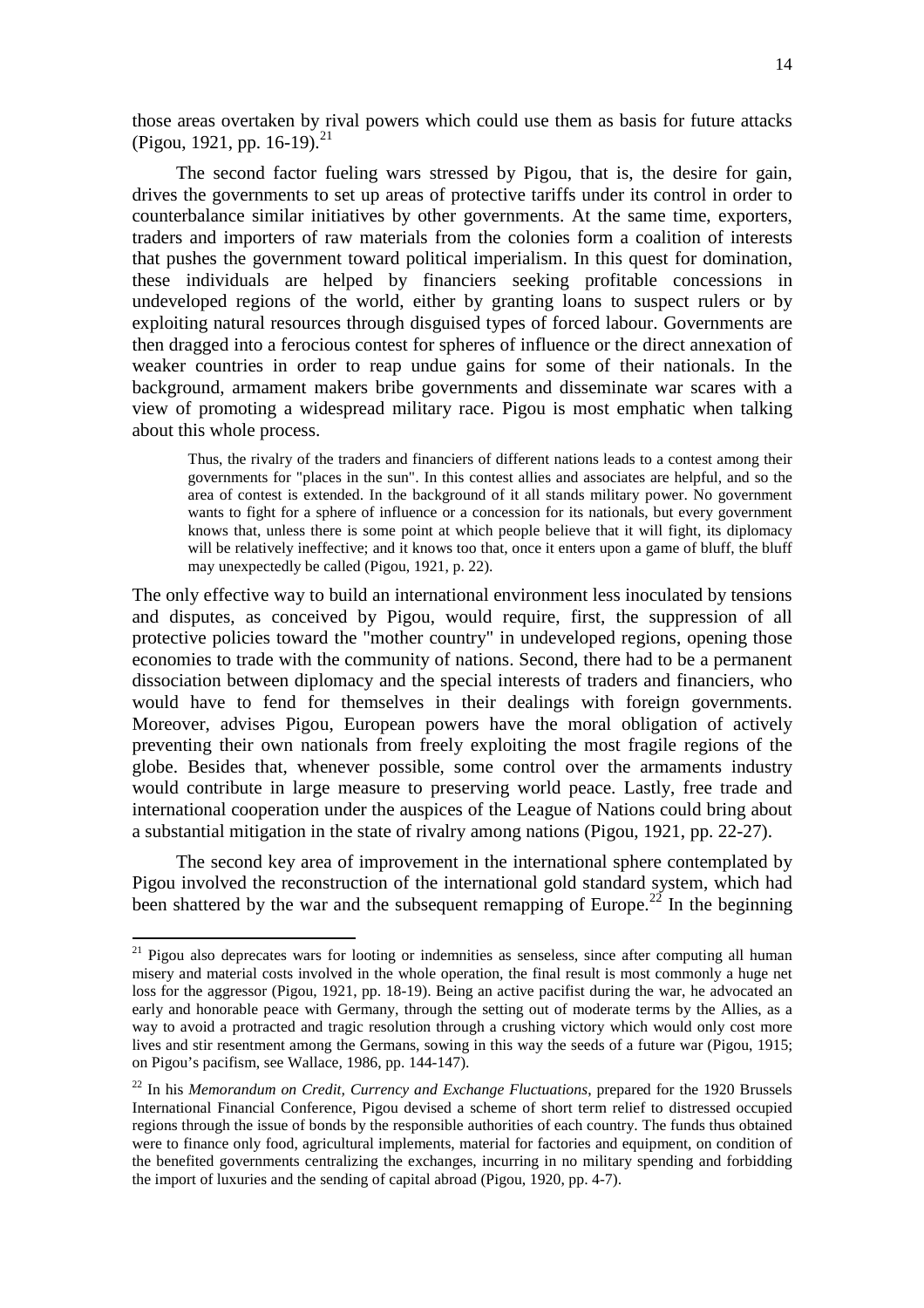of 1918, Pigou was appointed a member of the Committee on Currency and Foreign Exchanges After the War, the so-called Cunliffe Committee, after its chairman, Lord Cunliffe, then Governor of the Bank of England. The Committee indicated the immediate cessation of any further borrowing by the British government, the reduction of its indebtedness and the limitation of the note issue as necessary conditions for getting sterling back to its \$4.86 pre-war parity with the dollar. Otherwise, said the Committee, Britain would lose her prominence as an international financial centre, jeopardizing in the wake of that disaster its industry and foreign trade (Cunliffe Committee, 1918, pp. 5-7).

In *The Political Economy of War*, Pigou elaborates additional thoughts on this particular issue. He points out the volatility of the exchanges and the wide range of their fluctuations as the major obstacle to the revival of trade in Europe. He does admit that stable exchanges could be achieved through central bank manipulation of the currency and the interest rate, but he explains also that governments as a rule were still too feeble to be trusted on this momentous task. Such risk would be eliminated, however, by the adoption of free gold convertibility by the international community. That agreed, though, the question about the most appropriate level of the rate of exchange for each country comes to the forefront. In a realistic scenario, says Pigou, in which America neutralizes her gold inflow and maintains her price level stable, the resumption of the pre-war parity with the dollar by any currency would demand an active police of price deflation. In the case of Britain, that could be implemented by a progressive contraction in the note issue and higher interest rates. Such rigorous policy, however, would not come about without huge economic distress or, more exactly, lower profits, increased unemployment and heavier taxation to service the debt.

The process to be gone through on the return journey to pre-war parity is not a smooth one either for employers, whose dividends will fall, or for wage-earners, whose employment will be threatened. Moreover, the successful accomplishment of it involves afterwards the payment of interest on war loans in a currency much more valuable than that in which a large part of them was subscribed. This is, *prima facie*, unfair. It is also, on the fiscal side, exceedingly inconvenient. For, money incomes being reduced in proportion as currency is appreciated, appreciation will make necessary much higher rates of tax for the service of the debt, and this will make more difficult the problem of balancing the budget (Pigou, 1921, p. 176-177).

Having thus identified the hardships associated with a deliberate policy of currency deflation, Pigou surprisingly calls for the resumption of gold payments at the old parity as the proper course to be followed by Britain in view of the proximity of the pound, then at \$4.20, to its pre-war value. One possible reason for this call by Pigou might be his belief, as seen, that a significant portion of British wartime inflation had its origin in world events, so that domestic and international prices were assumed by him as not in substantial discrepancy. He must have also been somehow impressed by the then current deep recession which hit the former Allied countries after the United States cut short the supply of dollars to Europe (see Eichengreen, 1992, pp. 100-107; Samuelson and Hagen, 1943). That particular conjuncture might have induced him into thinking that a small further fall in prices would not bring about that much additional harm in view of the magnitude of what had already happened.<sup>23</sup>

l

<sup>23</sup> In the paper "Unemployment", published in 1921 in *The Contemporary Review*, Pigou attributes the unemployment of the time to the dislocations in world trade caused by the war, as well as to the excessive optimism with the prospective demand from European countries in peacetime, which pushed British merchants and bankers to pile up large inventories of commodities at increased prices. As wages finally caught up with inflation and banks raised interest rates, sales receded, prices fell, and a wave of pessimism settled in. In his *Aspects of British Economic History* (1947), Pigou describes the trajectory of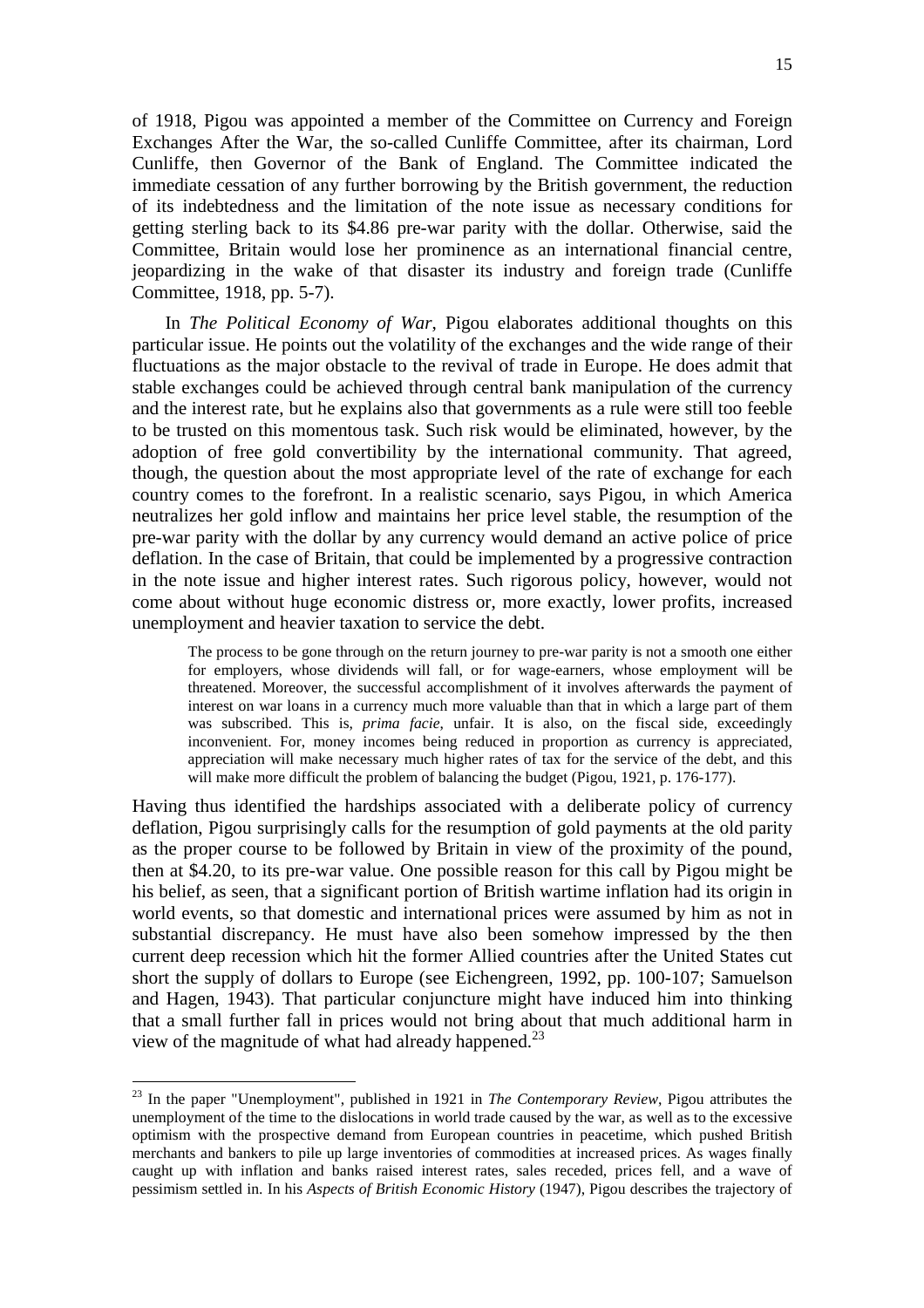Be that as it may, in 1924 Pigou was appointed a member of the Committee on the Currency and Bank Note Issues, or the Chamberlain-Bradbury Committee, which in its final report, released early the following year, advised Britain's immediate return to the gold standard, decision formally announced by the then Chancellor of the Exchequer, Winston Churchill, in his budget speech on 28 April 1925. Along with some warnings voiced by a few witnesses with regard to the dangers of further monetary stringency, the worries about the perverse effects of receding prices which Pigou had put forth in his 1921 book must have crossed his mind at the occasion. He actually was responsible for one of the drafts of the Committee's report, eventually discarded, suggesting that the decision of getting back to gold should be postponed for some time since the immediate resumption of free gold exports, then still legally blocked, would require an active deflationary policy (Moggridge, 1969, pp. 32-35).

Pigou's position with respect to government intervention in the economy has already been presented, but on his final reflections on the war we have him broadening the scope of state action for the sake of national defense. In Britain, as he points out, a large fleet proved to be fundamental, not because of its easy conversion to military needs, as happened in the past, but by its capacity to move large volumes of essential supplies during the war. If the shipping industry ever comes to a condition of stress, says Pigou, the government should come to its rescue through some special bounties and other stimulus in order to assure the readiness of a large merchant marine. Also, a system of national granaries should be built to keep a large store of grain capable to attend the society's needs for at least one whole year. Protection and artificial encouragement must be provided also to industries producing crucial materials and substances for armaments, the same applying for key industries like magneto-making and optical glasses. Although these measures, according to Pigou, involve the sacrifice of some opulence and welfare, they are all indispensable in a world where the menace of a new conflagration is permanently casting its shadow over the life of the nations. Finally, for activities under government control during the war period, as the railways and coal mining, effective economies were actually achieved by unified management, and a respectable case could be made for its nationalization in order to avoid collusion and the formation of private monopolies in peacetime.<sup>24</sup>

### **6. Concluding remarks**

 $\overline{a}$ 

Although scattered through a number of sources, Pigou's economic analyses during World War I may be deemed extremely consistent, especially by his systematic use of the concepts previously outlined in *Wealth and Welfare* in regard to the growth of the national dividend, the importance of preventing the worsening of income inequality and the mitigation of business cycles. With reference to the financing of the war, the

Britain's post-war economy as follows: first, a period of 'breathing space', from the Armistice until the end of April 1919, followed by a monetary "boom", marked by price and wage inflation, which lasted until late April 1920. After that, came a "slump", with a huge price decline and high unemployment, which continued until the beginning of 1923. Eventually, the British economy entered the "doldrums", a state of semi-stagnation, and remained that way until the Wall Street Crash in 1929 (Pigou, 1999 [1947], Parts II, III and V).

<sup>&</sup>lt;sup>24</sup> On 23 April 1919 Pigou gave evidence to the Coal Industry Comission, offering some alternatives on how to manage the whole sector. Under private ownership, he told the commissioners, the industry would have innovation, but some firms would lag behind. Under state control, all mines would work at the same technical level, but with no innovation whatsoever. Questioned about the possibility of the Ministry of Mines running three thousand concerns at once, Pigou replied that it would be indeed extremely difficult, but not impossible (*The Times*, 24 April 1919, p. 16).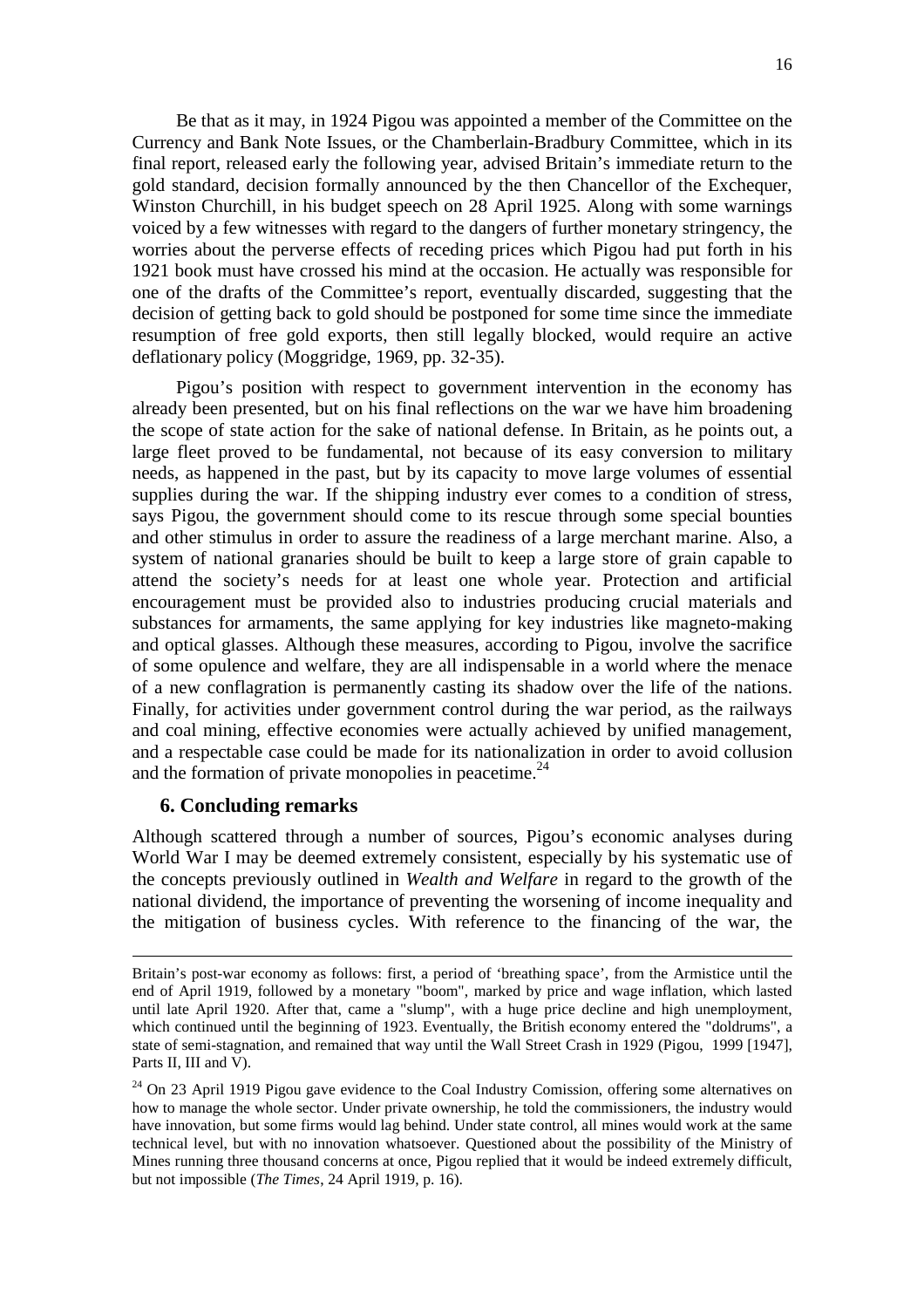authorities should seek the necessary funds, to the maximum extent possible, in the current income of the nation, that is, through the taxation of the people most able to pay, without any further sacrifice of the poor. Contrariwise, a loan strategy would not only sacrifice economic growth but also place an undeserved burden on future generations at the cost of additional concentration of income through the taxing of the more vulnerable segments of society.

Since Pigou believed that the higher taxes needed to service the national debt crippled savings and investments, that is, the long run expansion of the national dividend, the capital levy would be the best option to get rid of the the war debt at once in order to allow a reduction in taxes, the strengthening of economic growth and the introduction of new social expenditures. Some kind of credit control by authorities would also be required to dampen the intensity of economic fluctuations after the war. Although Pigou remained loyal to the basic principles of a market economy, he admitted that the range of state intervention should be extended to encompass national defense and, arguably, even the nationalization of the railway system and the coal mines. At the international level, he envisioned European economic recovery as conditioned on the cessation of both political imperialism and protectionism, complemented by the reconstruction of the international gold standard system, both initiatives concurring to the reinvigoration of free trade among sovereign nations.

#### **References**

- Allen, J. E. 1914, "How to Pay for the War", *The Contemporary Review*, n. 106, July, pp. 759- 765.
- Arnold, S. 1918, 'A Capital Levy: The Problems of Realisation and Valuation', *The Economic Journal*, Vol. 28, No. 11o, June, pp. 157-166.
- Barber, William J. 1991, 'From the Economics of Welfare to the Economics of Warfare (and back) in the Thought of A.C. Pigou', in C. D Goodwin (Ed.), *Economics and National Security. A History of Their Interaction*, Durham: Duke University Press, pp. 131-142.
- Bower, Graham. 1916, 'The Need for More Taxation', Letter to the Editor, *The Economist*, 16 December, p. 1128-1129
- Burk, Kathleen. 1982, 'The Treasury: from Impotence to Power', in K. Burk (Ed.), *War and the State. The Transformation of the British Government,* London: George Allen and Unwin, pp. 84-107.
- Champernowne, David G. 1959, "Arthur Cecil Pigou 1877-1959", *Journal of the Royal Statistical Society*, Series A (General), Vol. 122, No. 2, pp. 263-265.
- Committee on National Debt and Taxation. 1927, *Report of the Committee on National Debt and Taxation*, House of Commons Parliamentary Papers, Reports of Comissioners, Session 1927, Paper No. Cmd. 2800.
- Committee on National Expenditure. 1918, *Reports from the Select Committee on National Expenditure*, House of Commons Parliamentary Papers, Reports of the Committees, Session 1918, Vol. IV.95.
- Currency and Foreign Exchanges. 1918, *First Interim Report of the Committee on Currency and Foreign Exchanges after the War*, House of Commons Parliamentary Papers, Reports of Commissioners, Session 1918, Paper No. Cd. 9182.
- Dauton, Martin J. 1996, 'How To Pay For The War: State, Society and Taxation in Britain, 1917-24', *English Historical Review*, Vol. CXI, No. 443, pp. 882-919.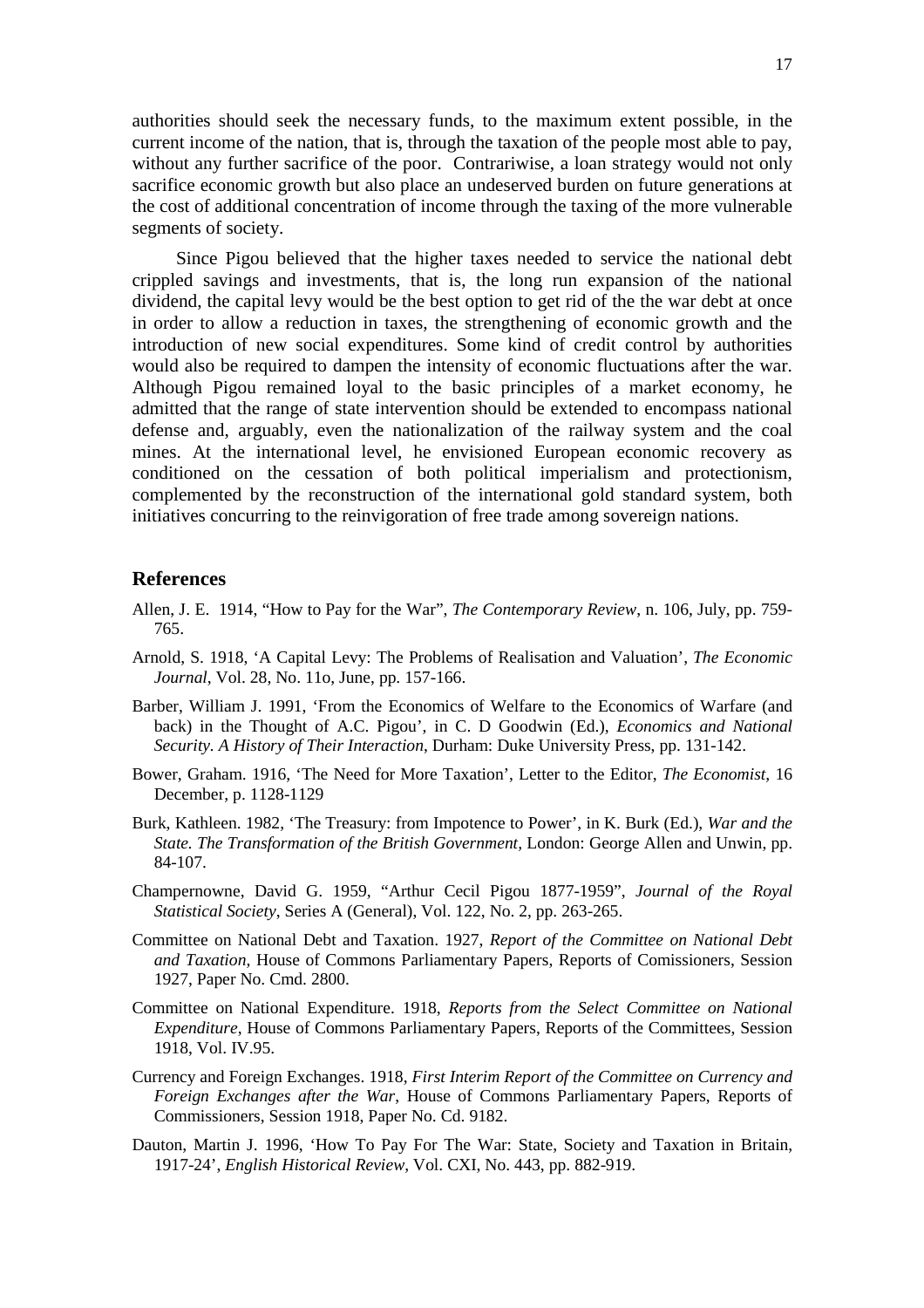- De Viti de Marco, A. 1992 [1893], 'Fiscal Burden arising from Taxation and Public Debt'. In L.L Pasinetti (ed.), *Italian Economic Papers*, Oxford: il Mulino/Oxford University Press, pp. 55-79.
- Eichengreen, B. 1992, *Golden Fetters: The Gold Standard and the Great Depression, 1919– 1939*, Oxford: Oxford University Press.
- Feinstein, Charles. 1972, *National Income, Expenditure and Output of the United Kindgom*, 1855-1965, Cambridge: Cambridge University Press.
- Flux, A. W. et al., 'Comments on Sir George Paish's Paper', *Journal of the Royal Statistical Society*,Vol. 79, No. 3, May, pp. 285-299.
- Griziotti, B. 1992 [1917]. 'The Different Fiscal Burden of Public Debt and Extraordinary Taxation'. In L. L. Pasinetti (ed.), *Italian Economic Papers*, Oxford: Il Mulino and Oxford University Press: 81-97.
- Hamilton, Robert. 1814, *An Inquiry Concerning the Rise and Progress, the Redemption, the Present State, and Management of the National Debt of Great Britain*, Edinburgh: Oliphant, Waugh and Innes,  $2<sup>nd</sup>$  ed.
- Hazlehurst, Cameron. 1970, 'Asquith as Prime Minister', *The English Historical Review*, Vol. 85, No. 336 , Jul., pp. 502-531.
- Hirst, F. W. 1915, *The Political Economy of War*, London: J. M. Dent.
- Hirst, F. W. and Allen, J. E. 1926, *British War Budgets*, London: Humprey Millford, Carnegie Endowment for International Peace.
- Hobhouse, C. 1915, "The Financial Situation", *The Contemporary Review*, No. 108, Jan., pp. 137-145.
- Hook, A. 1918, 'A Tax on Capital and Redemption of the Debt', *The Economic Journal*, Vol. 28, No. 110, June, pp. 167-175.
- Johnson, Harry G. 1960, "Arthur Cecil Pigou, 1877-1959", *The Canadian Journal of Economics and Political Science*, Vol. 26, No. 1, pp. 150-155.
- Lawson, W. R. 1915, *British War Finance 1914-15*, London: Constable.
- Mallet, Bernard and George, Oswald. 1929, *British Budgets, Second Series, 1913-14 to 1920- 21*, London: Macmillan.
- Marshall, Alfred. 1916, 'The Need for More Taxation', Letter to the Editor, *The Economist*, 30 December, p. 1228.
- Marshall, Alfred. 1920 [1890], *Principles of Economics*, London: Macmillan, 8<sup>th</sup> ed.
- McLure, Michael. 2012, 'A.C. Pigou's *Wealth and Welfare'*, *History of Economics Review*, No. 56, Summer, pp. 101-116.
- Mitchell, A. A., 1918, 'A Levy on Capital', *The Economic Journal*, Vol. 28, No. 111, Sep., pp. 268-275.
- Moggridge, D. E. 1969. *The Return to Gold: the formation of Economic Policy and its Critics*, Cambridge: Cambridge University Press.
- Morgan, V. E. 1952, *Studies in British Financial Policy 1914-25*, London: Macmillan.
- Paish, George. 1916, "War Finance", *Journal of the Royal Statistical Society*, Vol. 79, No. 3, May, pp. 267-284.
- Peden, G.C. 2000, *The Treasury and British Public Policy 1906-1959*, Oxford: Oxford University Press.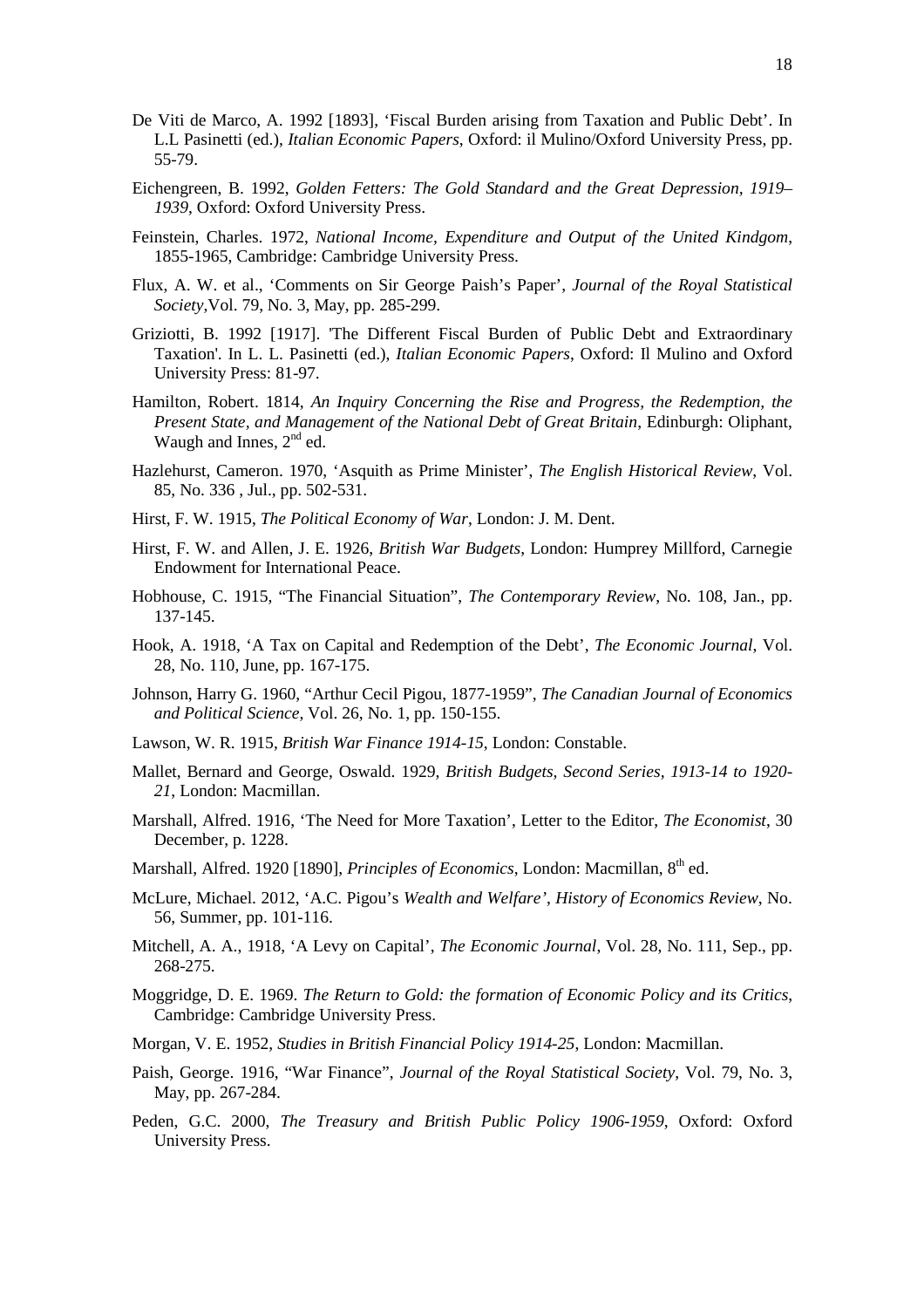- Pethick-Lawrence, Frederick W.. 1915, "War Economics", *The Economic Journal*, Vol. 25, No. 100, pp. 512-520.
- Pigou, Arthur C. 1912, *Wealth and Welfare*, London: Macmillan.
- Pigou, Arthur C. 1915a, 'A Plea for the Statement of the Allies Plan', *The Nation*, 6 February, pp. 590-591.
- Pigou, Arthur C. 1915b, 'Sources and Methods of Paying for the War', *The Contemporary Review*, Vol. 108, No. 2, July, pp. 706-717.
- Pigou, Arthur C. 1916a, 'The Distribution of the Burden of the War Charges', *The Contemporary Review*, Vol. 109, No. 1, Jan., pp. 429-436.
- Pigou, Arthur C. 1916b, *The Economy and Finance of the War, Being a Discussion of the Real Costs of the War and the Way in which they should be Met*, London: J. M. Dent & Sons.
- Pigou, Arthur C. 1916c, 'Interest after the War and the Export of Capital', *The Economic Journal*, Vol. 26, No. 104, Dec., pp. 413-424.
- Pigou, Arthur C. 1916d, 'The Need for More Taxation', Letter to the Editor, *The Economist*, 9 December, pp. 1003-1004.
- Pigou, Arthur C. 1917a, 'The Economics of the War Loan', *The Economic Journal*, Vol. 27, No. 105, Mar., pp. 16-25.
- Pigou, Arthur C. 1917b. 'The Income-Tax', Letter to the Editor, *The Times*, 23 April, p. 9.
- Pigou, Arthur C. 1917c, 'The Value of Money', *The Quarterly Journal of Economics*, Vol. 32, No. 1, Nov., pp. 38-65.
- Pigou, Arthur C. 1918a, 'A Special Levy to Discharge the War Debt', *The Economic Journal*, Vol. 28, No. 111, June, pp. 135-156.
- Pigou, Arthur C. 1918b, 'Government Control in War and Peace', *The Economic Journal*, Vol. 28, No. 112, Dec., pp. 363-373.
- Pigou, Arthur C. 1918c, 'Comment on Shaw's Note', *The Economic Journal*, Vol. 28, No. 111, Sep., pp. 347-348.
- Pigou, Arthur C. 1919, 'The Burden of War and Future Generations', *The Quarterly Journal of Economics,* Vol. 33, No. 2, Feb., pp. 242-255.
- Pigou, Arthur C. 1920a, *The Economics of Welfare*, London: Macmillan.
- Pigou, Arthur C. 1920b, *A Levy on Capital and Levy on War Wealth*, London: Humphrey Milford.
- Pigou, Arthur C. 1920c, *Memorandum on Credit, Currency and Exchange Fluctuations*, Brussels: International Financial Conference, Paper No. XIII.
- Pigou, Arthur C. 1921, *The Political Economy of War*, London: Macmillan.
- Pigou, Arthur C. 1921b, 'Unemployment', *The Contemporary Review*, No. 1, July, pp. 737-742.
- Pigou, Arthur C. 1925, 'Evidence to the Colwyn Committee, 23 March 1925', in *Minutes of Evidence of the Committee on National Debt and Taxation*, London: HM Stationary Office, pp. 436-448.
- Pigou, Arthur C. 1935, *Economics in Practice. Six Lectures on Current Issues*, London: Macmillan.
- Pigou, Arthur C.1999 [1947], *Aspects of British Economic History*, in D. Collard (Ed.) *A.C. Pigou Collected Economic Writings*, Vol. 12, London: Macmillan.